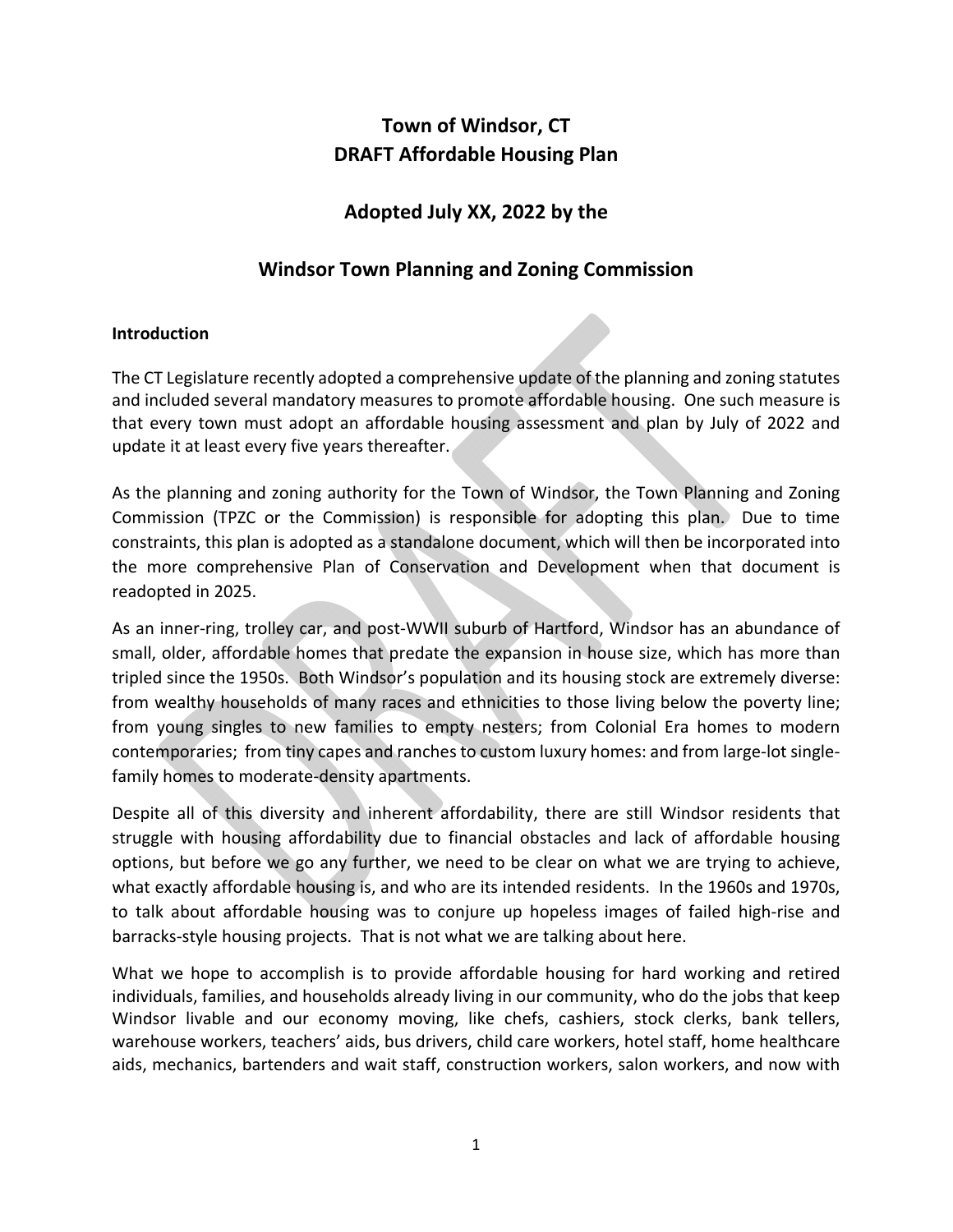the sharing economy, it's Uber, Grub Hub, and Amazon drivers, to name but a few. These are hardworking people that we depend on to do things we take for granted.

Think back to the last time you visited a hospital and remember all of the people that do not fit the description of doctor or nurse. The average US hospital employs almost 1,000 people including orderlies, admitting clerks, schedulers, housekeepers, security guards, nurses' aides, pharmacy technicians, cafeteria workers, data entry workers, parking attendants: all supporting the doctors and nurses and making the hospital work. According to Glassdoor.com, the average US healthcare worker's salary is only \$29,608, which is barely over the current CT minimum wage of \$14 per hour.

So, we hope that it is clear that the affordable housing that we are talking about for Windsor is not high-density public housing projects for people who the media might have you believe are not interested in working for a living. We are talking about workforce housing scattered throughout the community, indistinguishable from other dwellings in their neighborhood, that allow the people we interact with on a daily basis to live in comfort and dignity without the stress of choosing between food on the table or a roof over their head, or worrying whether their children are safe.

This plan is designed to assess their affordable housing needs and provide strategies to address them, in keeping with the town's mission statement: "To create an environment where dreams can come true for individuals, families, and businesses." Removing housing stress, helping those residents who wish to achieve home‐ownership, and allowing aging residents to stay in Windsor with their social network, will go a long way towards creating that environment.

## **Statutory Framework for Affordable Housing**

Decades ago, the state legislature adopted the Affordable Housing Act, known today by its statute section 8‐30g. While 8‐30g did not mandate affordable housing, it figuratively turned the tables on municipalities and their land use boards by shifting the burden of proof that the public health and safety of the community outweighed the need for affordable housing from the developer to the land use boards. Subsequent interpretation of 8‐30g by the courts effectively wiped away any zoning or subdivision regulations that might increase the cost of housing as long as 30% of the units in a development were affordable. The result was that developers were given carte blanche to propose anything they wanted, as long as it did not significantly impact public health and safety, which was difficult for communities to prove.

8-30g also created a statutory definition of affordable housing, which is any dwelling unit that is guaranteed affordable for 30 years to households earning 80% of the regional or state median household income, whichever is higher. Such households, adjusted for household size, cannot spend more than 30% of their income on housing costs, such as a mortgage or rent. Public housing units and Connecticut Housing Finance Authority (CHFA) financed homes were also included. This created a boon for developers in Fairfield County, who could toss out the zoning and subdivision regulations to build high-density luxury housing and sell or rent affordable units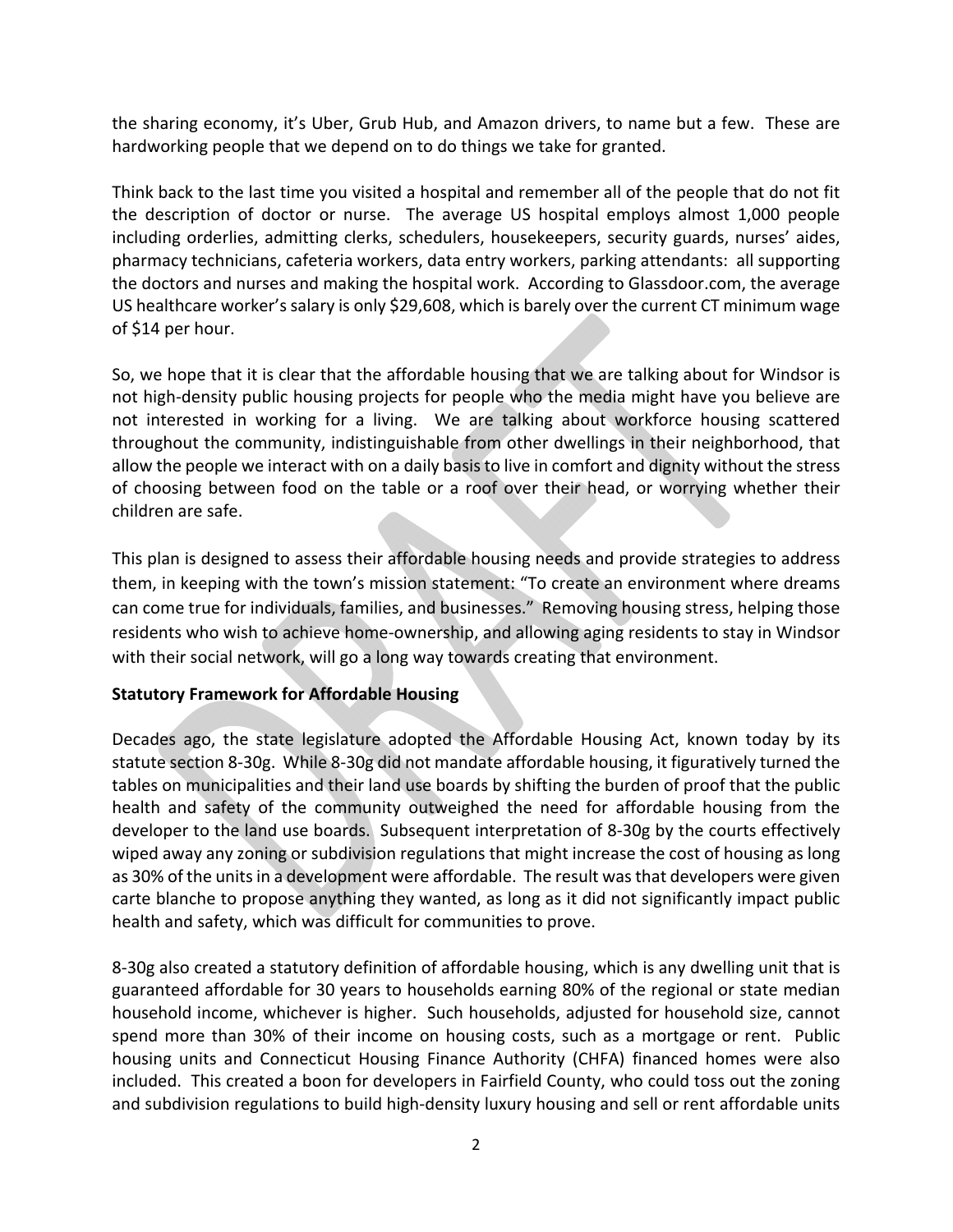to households earning 80% of Fairfield County's significantly higher median income. To reign this in, Section 8-30g was amended to require that 10% of the units have to be affordable to households earning 60% of the regional or state household income, and extended the affordability period from 30 years to 40 years, making it less desirable to profit‐driven developers, without fazing affordable housing non-profits.

The legislature provided relief from Section 8‐30g in two ways: any community with over 10% of its housing stock meeting the statutory definition of affordable was exempt from 8‐30g and any community that built a qualifying number of affordable units could impose a temporary moratorium on 8‐30g applications. By its nature, permanent relief for any community that has not already achieved 10% affordability is virtually unreachable by any but the smallest communities, or those already on the threshold of achieving 10% affordability. The reason for this is that for a community like Windsor, our large housing stock of almost 12,000 housing units acts like a speed governor that prohibits acceleration towards the goal. We are 7.57% affordable by the state's definition. That means that for every three affordable units that we approve in a hypothetical 8-30g project, we would also approve seven market-rate units, so it is three steps forward and seven steps back. While it seems counterintuitive, it *is* slow forward progress.

One exception to the state's affordability rules are affordable housing developments containing at least 20% affordable units that are also financed by state or federal affordable housing programs such as CHFA. These are not potentially hostile 8‐30g developments designed to force towns to accept affordable housing, but more collaborative efforts between the town, the developer, and the state and/or federal agencies providing construction financing. While creating 10% less affordable units than an 8‐30g application, the town gets credit towards our 10% affordability goal for all of the units in the development, not just those that are guaranteed affordable, so comparatively it is ten steps forward and zero steps backward towards the goal, allowing the town to make more significant progress towards the goal, albeit without creating as many affordable dwellings Despite this, it can be a win-win for the town and the developer by arriving at a mutually agreed‐upon development without going to court and the developer gets favorable financing terms and affordable housing tax credits, allowing them to subsidize the affordable units.

Working hand in hand with this exception are affordable housing tax credits, which a developer can sell to help offset the loss of income from creating affordable units. Four percent tax credits are available on a non‐competitive basis to the aforementioned projects with 20% of the units set aside as affordable, while a competitive 9% tax credit program is available for housing projects containing units affordable to households earning 60% of the regional median household income. One important criteria in these projects is that the affordable units are indistinguishable from the market-rate units in every respect. They cannot be lumped together on a floor or in a phase, and have to be identical right down to the interior finishes such as cabinets, countertops, and carpets.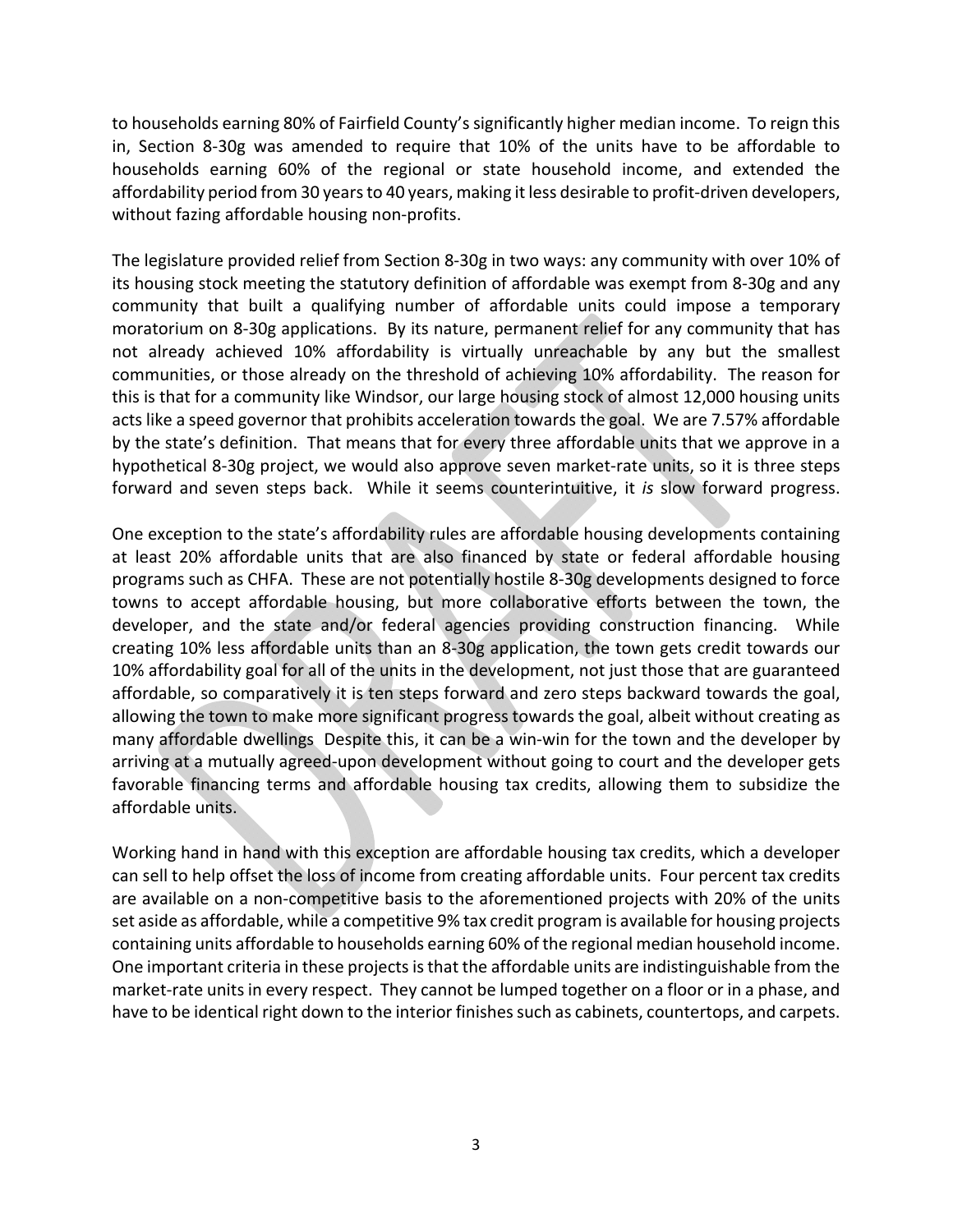## **Affordable Housing Needs Assessment**

When it comes to socioeconomic and affordable housing statistics, Windsor is an enigma. It is at once relatively well off by almost every measure, yet far too many households are experiencing some level of housing stress.



Source: US Census Bureau American Community Survey, 5‐year estimates.

At \$92,199, Windsor's median household income is 15% to 18% higher than the state and county respectively.



Source: US Census Bureau American Community Survey, 5‐year estimates.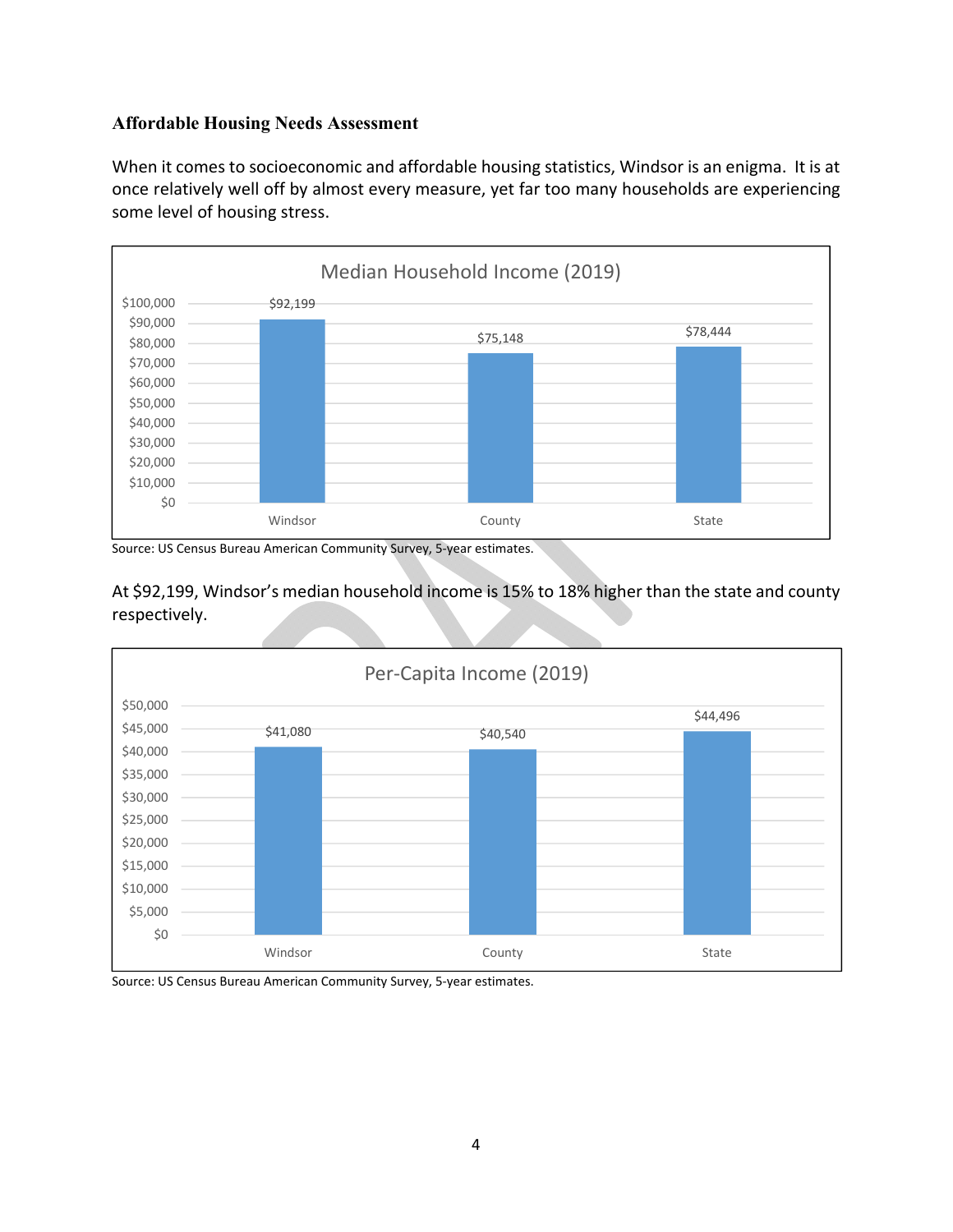

Source: US Census Bureau American Community Survey, 5‐year estimates.

Despite its high median household income, Windsor's per‐capita income is only slightly higher than the county average and slightly below the state average, due in part to Windsor's slightly larger household size, which is 6% and 4% larger than the county and state respectively. While anybody living in poverty is unacceptable, Windsor's poverty rate is less than half that of the county or state as a whole. The US Census Bureau uses a number of factors to calculate individual poverty, including age, household size, and the number of children present in each household.

|                                                                           | Related Children Under 18 Years of Age                   |                                                          |                                                          |                                              |                                  |                      |                      |  |
|---------------------------------------------------------------------------|----------------------------------------------------------|----------------------------------------------------------|----------------------------------------------------------|----------------------------------------------|----------------------------------|----------------------|----------------------|--|
| Size of Family Unit                                                       | None                                                     | <b>One</b>                                               | Two                                                      | <b>Three</b>                                 | Four                             | <b>Five</b>          | <b>Six</b>           |  |
| One person<br>Under 65 years of age<br>Aged 65+                           | \$14,097<br>\$12,996                                     |                                                          |                                                          |                                              |                                  |                      |                      |  |
| Two people:<br>Householder <65<br>Householder 65+                         | \$18,145<br>\$16,379                                     | \$18,677<br>\$18,606                                     |                                                          |                                              |                                  |                      |                      |  |
| Three people.<br>Four people<br>Five people<br>Six people<br>Seven people | \$21,196<br>\$27,949<br>\$33,705<br>\$38,767<br>\$44,606 | \$21,811<br>\$28,406<br>\$34,195<br>\$38,921<br>\$44,885 | \$21,831<br>\$27,479<br>\$33,148<br>\$38,119<br>\$43,925 | \$27,575<br>\$32,338<br>\$37,350<br>\$43,255 | \$31,843<br>\$36,207<br>\$42,009 | \$35,529<br>\$40,554 | \$38,958             |  |
| Eight people<br>Nine people or more.                                      | \$49,888<br>\$60,012                                     | \$50,329<br>\$60,303                                     | \$49,423<br>\$59,501                                     | \$48,629<br>\$58,828                         | \$47,503<br>\$57,722             | \$46,073<br>\$56,201 | \$44,585<br>\$54,826 |  |

## **Poverty Thresholds by Size of Family and Number of Related Children Under 18 Years (2021)**

Source: US Census Bureau. Seven and eight or more children data truncated for space.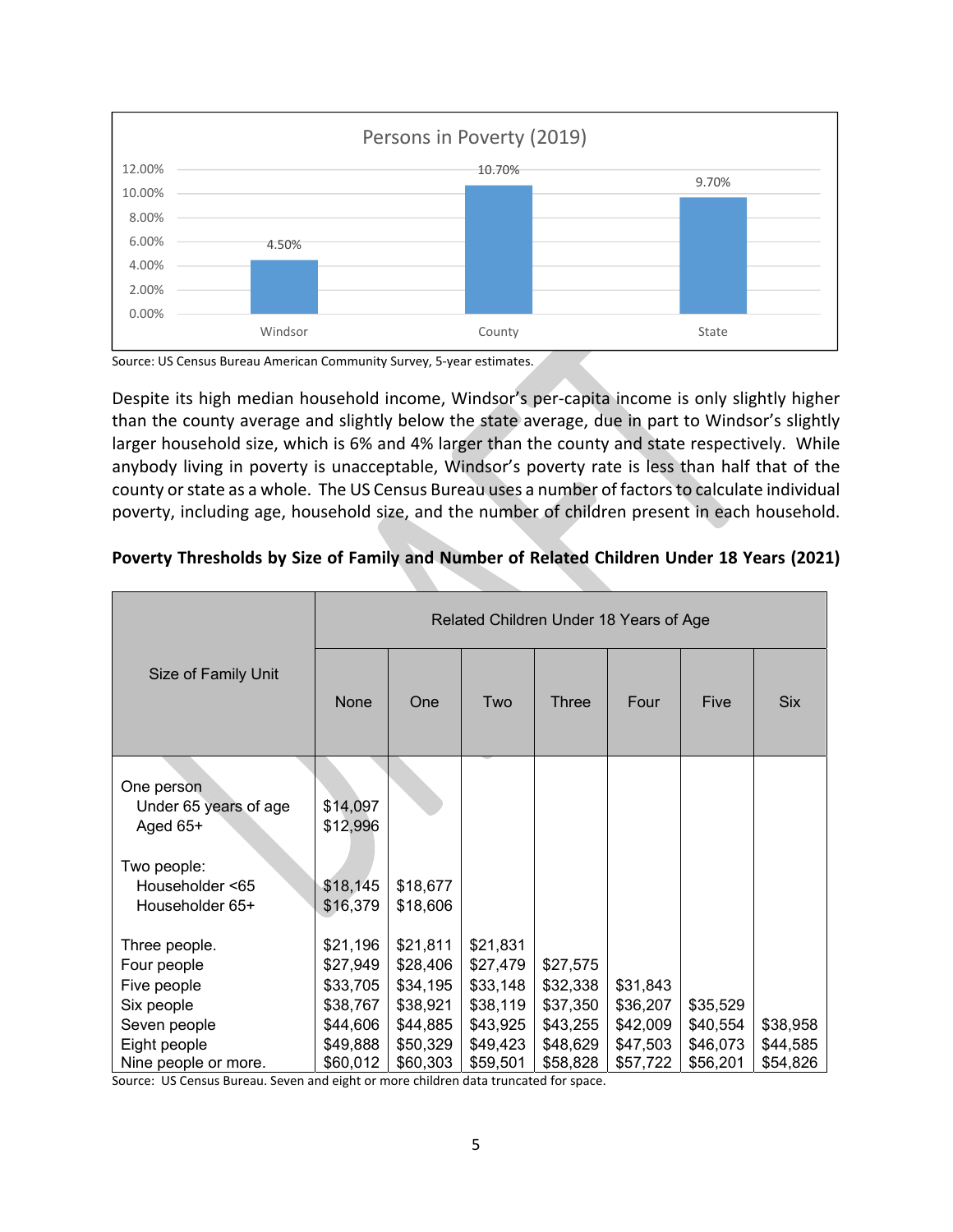Given Connecticut's high cost of living, the household incomes listed on page 5 are disturbingly low for any household to be living under. In all likelihood, these households are receiving various forms of local, state, and federal aid ranging from SNAP and WIC food programs to rental assistance to child and property tax credits.

The following tables illustrate a phenomenon that has held true in Windsor for decades. White residents comprise a larger percentage of persons living in poverty than their percentage of the population as a whole, which can also be said for the category "Other Race" (many residents identifying as "Other Race" are likely attributed to residents of Hispanic origin not identifying as one of the other listed races, even though Hispanic heritage is an ethnicity and not a race). Black residents comprise a significantly smaller proportion of persons in poverty than the black population as a whole



Source: US Census Bureau American Community Survey, 5‐year estimates.



Source: US Census Bureau American Community Survey, 5‐year estimates.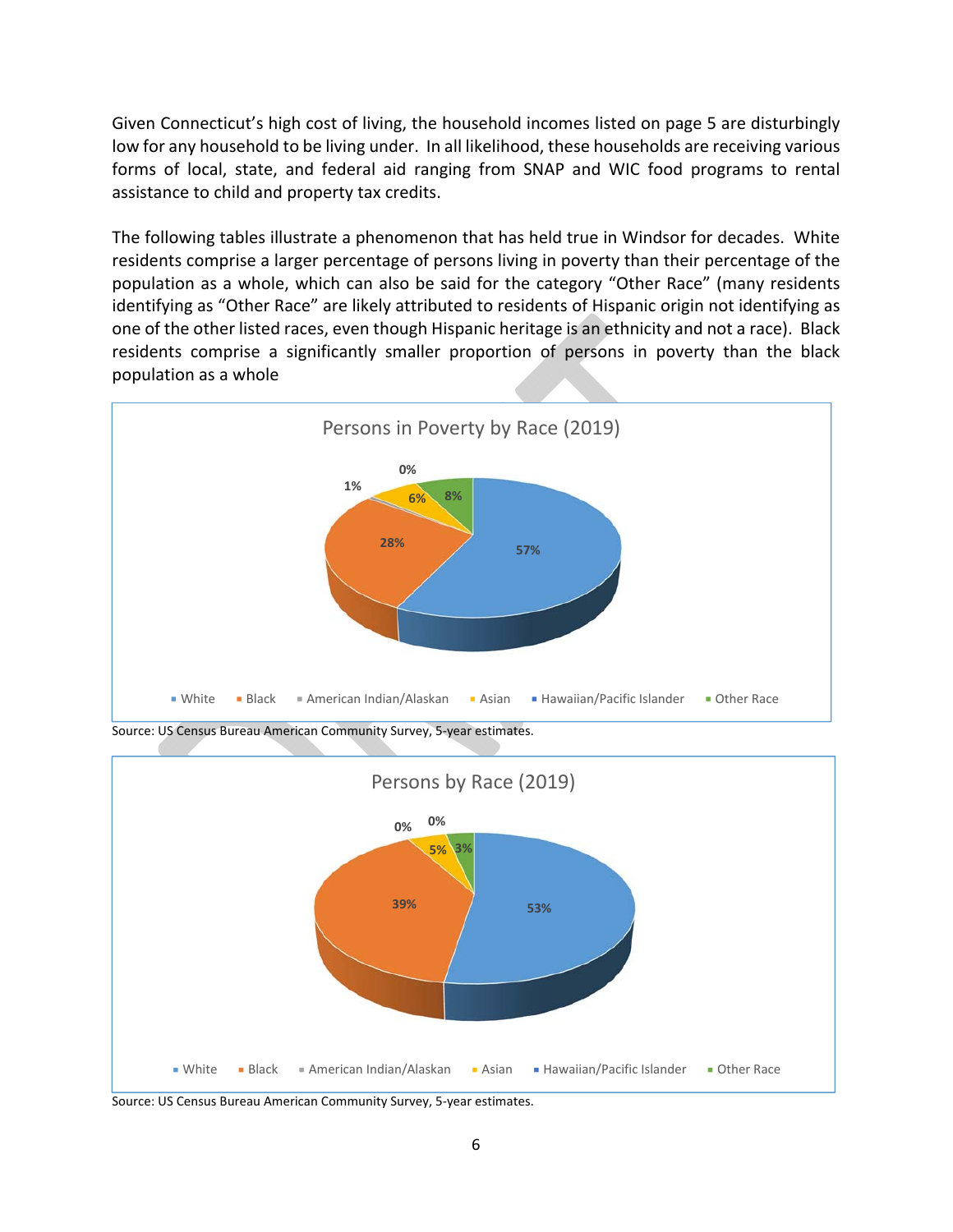When looking at poverty status by age group, it becomes clear that there are not substantial numbers of children living in poverty. Young adults and those 55 and older comprise the bulk of those living under the poverty line, indicating that single‐family housing should not be the primary focus of Windsor's affordable housing strategy, as young adults in poverty are not looking to enter in single‐family homeownership and those 55 and older are at a stage in life where they may be looking to downsize to a carefree apartment, condominium, or active-adult community due to their fixed‐income and/or age making home maintenance and taxes difficult to keep up with. There are an estimated 1,260 residents living below the poverty line in Windsor, which equates to almost 500 households.



Source: US Census Bureau American Community Survey, 5‐year estimates. Numbers may not equal Windsor's total population.

The household income at which households begin struggling to make ends meet is actually far higher than the poverty line. The Partnership for Strong Communities, a statewide affordable housing advocacy program, estimates that Windsor's housing wage (the hourly wage needed to afford a two‐bedroom apartment without paying more than 30% of household income) is \$23.65 an hour, which translates to \$49,192 a year. For comparison, an individual earning the current minimum wage of \$14/hr. (likely without benefits) would earn only \$29,120 a year for a 40‐hour workweek, requiring double‐income households and/or multiple jobs to make ends meet.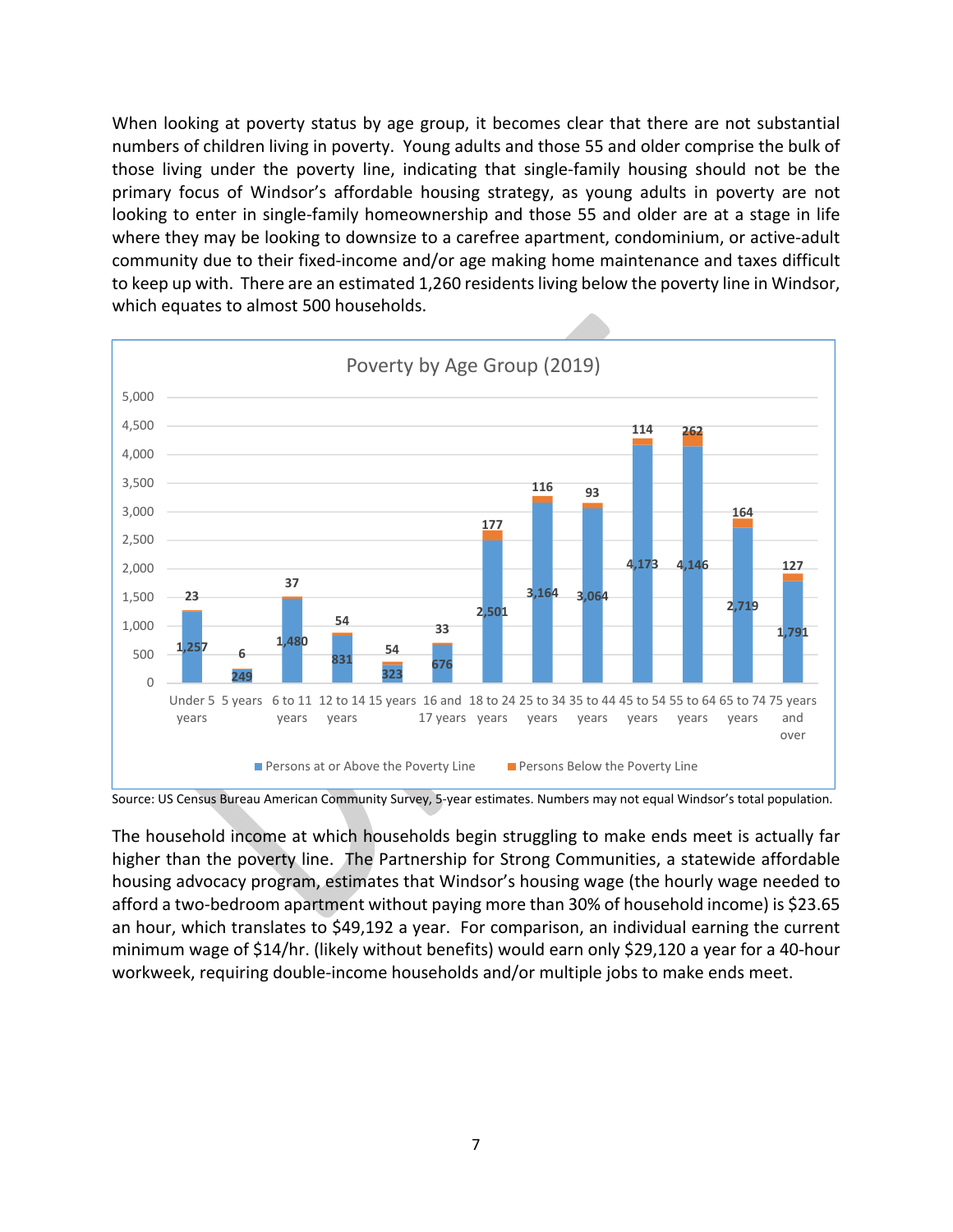

Source: US Census Bureau American Community Survey, 5‐year estimates.

Looking at the proportional age distribution of Windsor residents above, it is clear that the majority of residents are beyond the traditional childbearing years, as evidenced by Windsor's median age of 43.6 years old compared to 41.0 statewide and 38.1 nationally. There is a clear gap in the 25 to 39‐year‐old age brackets, where most first homes are purchased.



Source: US Census Bureau American Community Survey, 5‐year estimates.

While not distributed proportionally, the life stages depicted above clearly emphasize Windsor's aging population with 59.8% aged 35 and over and fully one-third over the age of 55. These numbers are very similar to both Hartford County and the State as a whole. Only 9.8% of residents are in the career starting age of 18‐24 years of age, due in part to many college students being counted at their campuses. Only 21.3% of residents are in the family‐forming years of 18 to 35.

Windsor's housing affordability numbers are equally perplexing. According to the Partnership for Strong Communities, 17% of Windsor households without mortgages are experiencing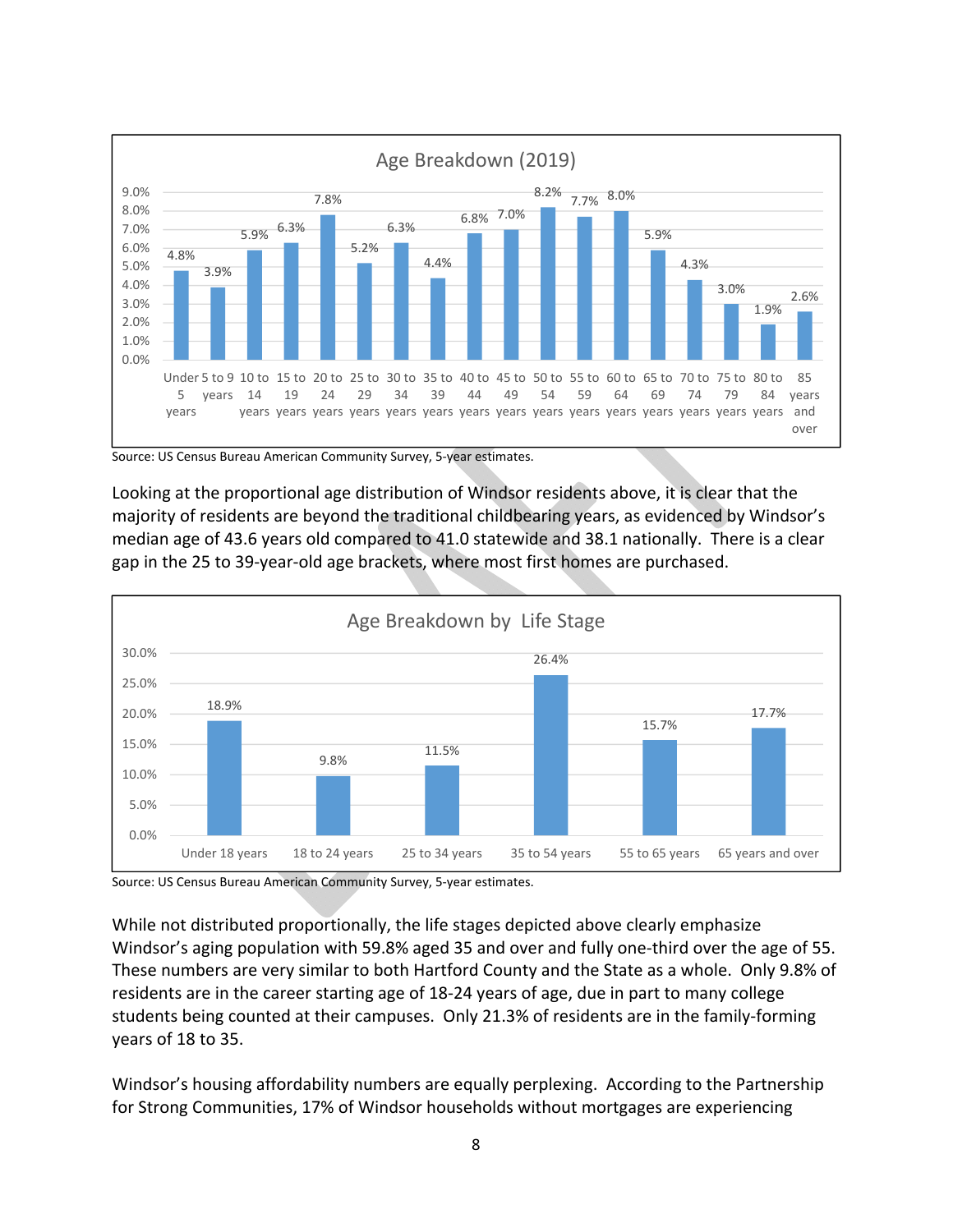housing stress, spending 30% or more of their household income on housing costs, and of those, 6% are spending 50% or more, leaving little for other expenses like food, transportation, child care, and health care. These are likely low fixed‐income, empty nester households that are still struggling with maintenance, energy costs, taxes, and other housing costs.



Source: Partnership for Strong Communities Numbers may not total 100% due to rounding.

As expected, the numbers are worse for those households with mortgage payments: 37% of Windsor homeowners with mortgage payments are experiencing housing stress, with 14% spending 50% or more of household income on housing, which is confounding when considering how inherently affordable Windsor's housing stock is. One explanation might be that some Windsor residents are over‐housed, either by choice, taking on more house than they can afford, or wanting to stay in Windsor and unable to downsize due to lack of options.



Source: Partnership for Strong Communities. Numbers may not total 100% due to rounding.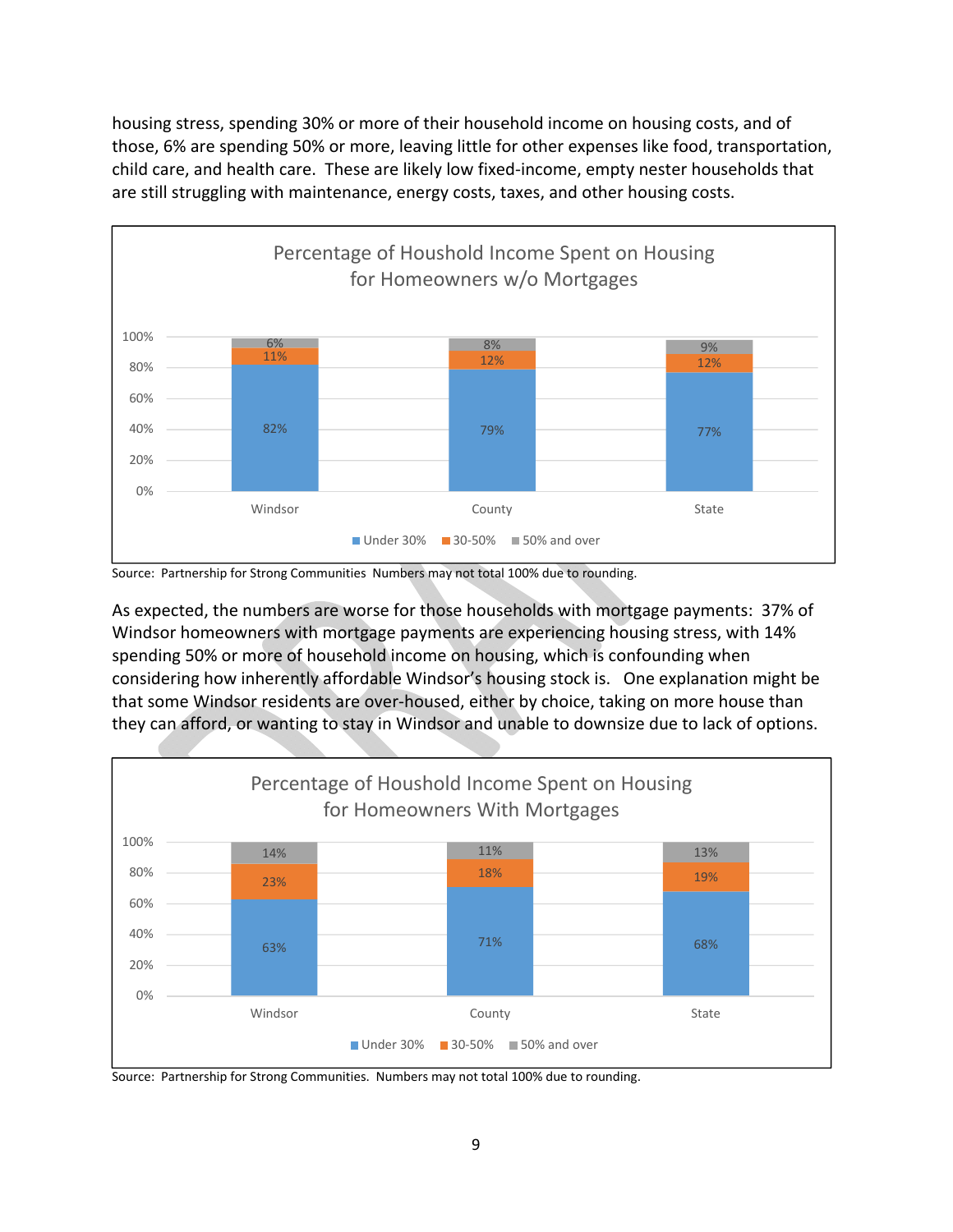

Source: Windsor Tax Assessor

As noted earlier, Windsor's existing housing stock is inherently affordable. As the above chart indicates, the vast majority of Windsor's single‐family homes are valued below \$300,000, placing them within the range of households earning 80% of the regional median household income, with more than 1,100 valued under \$200,000.



Source: Windsor Tax Assessor

Keeping Windsor's prices low is the relative age of our housing stock. As an inner‐ring suburb of Hartford, our pre‐WWII housing growth was driven by the trolley line running up what is today Windsor Avenue and Broad Street from Hartford, with housing concentrated within  $\frac{1}{4}$ mile of that line. The late 1940s and 50s brought the post-war car-oriented housing boom before slowing nearly in half in the 1960s. The 1970s and 80s brought a smaller housing boom, which again dropped precipitously due to several housing market collapses, dwindling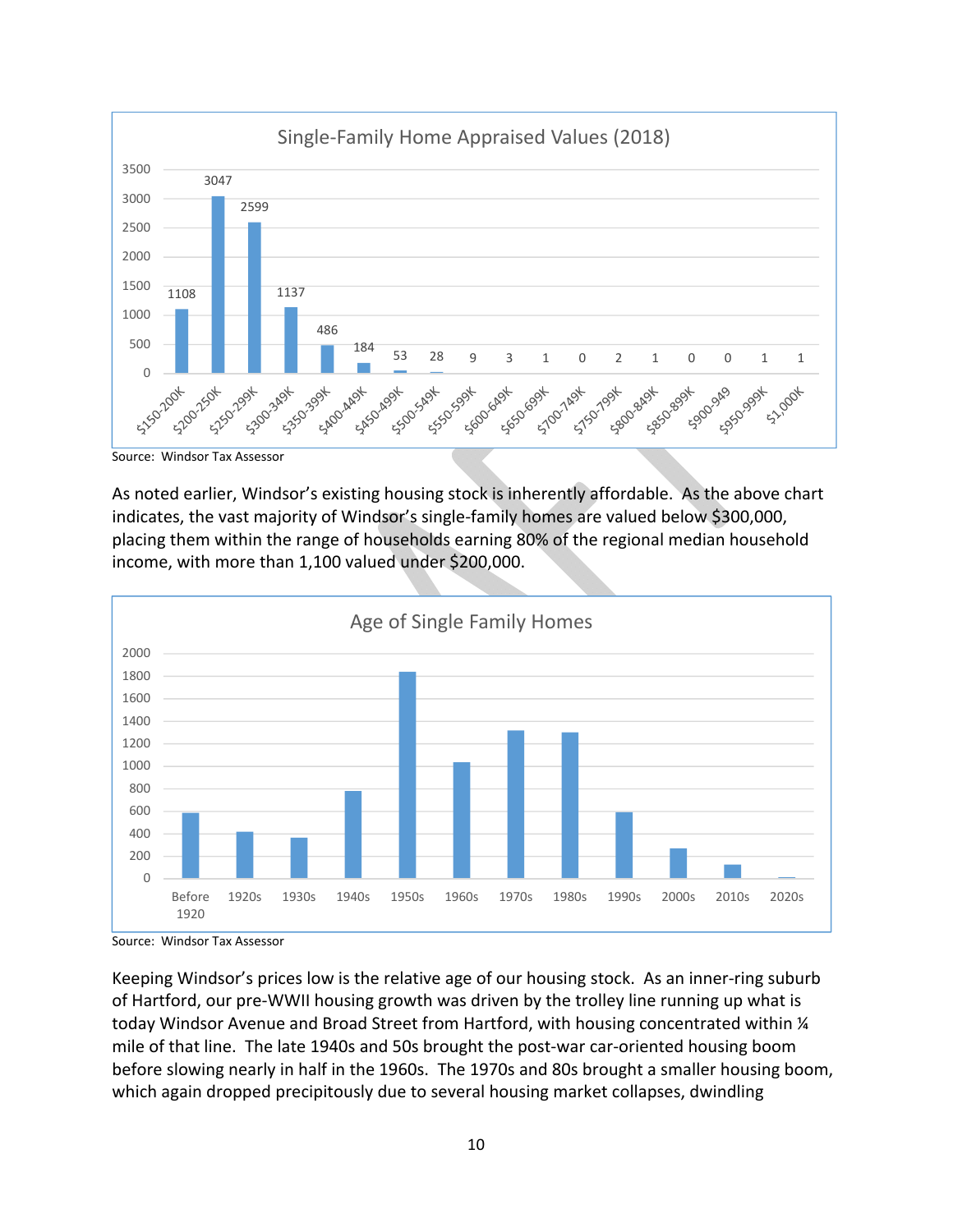affordable/developable land, and rising construction costs.

It is not necessarily the age of Windsor's houses that keep them affordable as much as the characteristics of the older homes. While many older homes are actually quite well‐built, with hardwood floors throughout, high ceilings, and quality moldings not present in many modern homes, they are also what might be considered functionally obsolete by today's standards: perhaps lacking closets, attached two- and three-car garages, and multiple full-baths (e.g., 3 Br 1½ Ba).



Source: WindsorTax Assessor

As the chart above indicates, condominiums and other forms of attached housing are often an affordable alternative to single‐family homes. There are a total of 1,703 condominiums and similar units in Windsor with all but 26 of them priced below \$300,000 and 1,164 priced below \$200,000, placing them well within the range of households earning 80% or less of the regional median household income. These condominiums include Chateau Woods (248 units), River's Bend (432 units), and Valley Village (78 units), which have all converted at least in part from former apartment complexes. Numerous other condominiums have been constructed during the hiatus in apartment construction in a variety of settings including single‐family homes on common land such as Benjamin Court (9 units), Walden Meadow (72 units), and Whitward Place (19 units); single‐family active‐adult communities, such as Ballymeade (82 units), Kari Court (17 units), Rivertown Village (58 Units), and Wyndemere (55); multi‐family active adult communities, such as Griswold Village( 48 Units), Kings Landing (44 units), Mills Landing (12 units) and Scherer Ridge (11 Units); congregate care units at Delamere Woods (52 units); townhomes, such as Allen Place (12 units), Country Walk (180 units), Lancaster Woods (40 units), Merrimac Hills (11 units), Strawberry Hills (92 units), and Stockbridge (79 units)); a mix of flats and townhomes at First Town Square (50 units), and other miscellaneous units.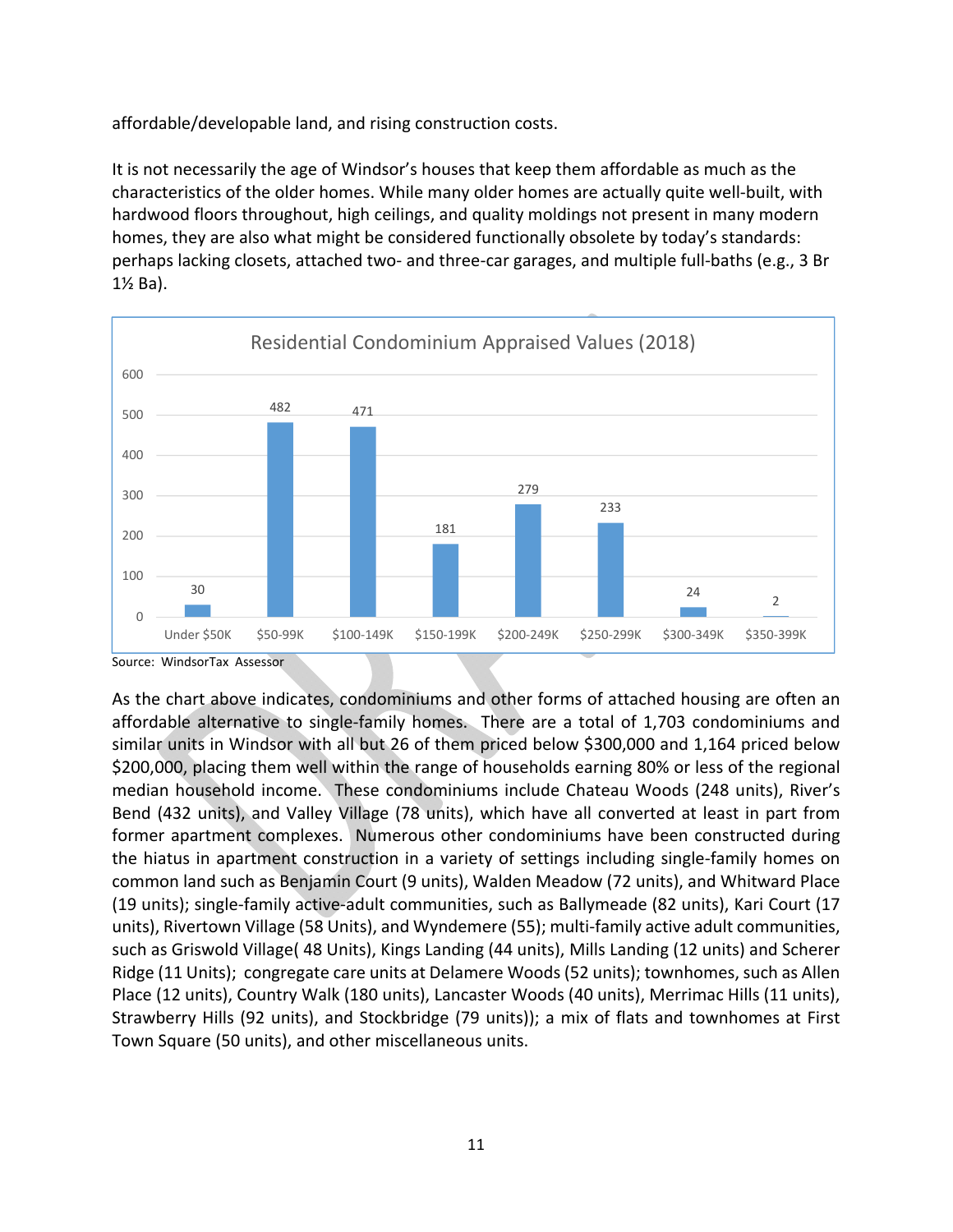While condominium association dues are not readily available for these units, which would factor into total monthly housing costs, they cover many of the same costs borne by affordable single‐ family homeowners to maintain their homes, yet those costs are not considered by HUD. According to Windsor Assessor's records, 1,629 or 98% of all condominiums in Windsor are appraised at or below \$290,000, making them affordable to low‐income households earning 80% of the regional median household income. Of those, 73% appraised at \$216,000 or less, making them available to very low-income households earning less than 60% of the regional median household income.

As one might expect, renters are the households most impacted by housing stress. While 41% of Windsor renters experiencing housing stress is better than both the county and state rates, which are 47% and 49% respectively, that and 18% of renters paying 50% or more of their household income on housing costs clearly indicate that a lack of affordable rental units lies at the core of Windsor's affordability problem.



Source: Partnership for Strong Communities. Numbers may not total 100% due to rounding.

Up until Windsor Station and The Preserve at Great Pond were constructed, there had not been any new apartments constructed in Windsor in approximately four decades. This was due in part to an obscure zoning regulation that limited any new apartment development to a small percentage of existing apartment units. Given that delivering amenities and managing apartments requires economies of scale, this regulation effectively prohibited new apartment development. Both Windsor Station and The Preserve at Great Pond were built under new or revised regulations that encouraged higher‐density development in locations where such density was welcome to promote mass transit, the revitalization of Windsor Center and Wilson, and create workforce housing and services in close proximity to jobs.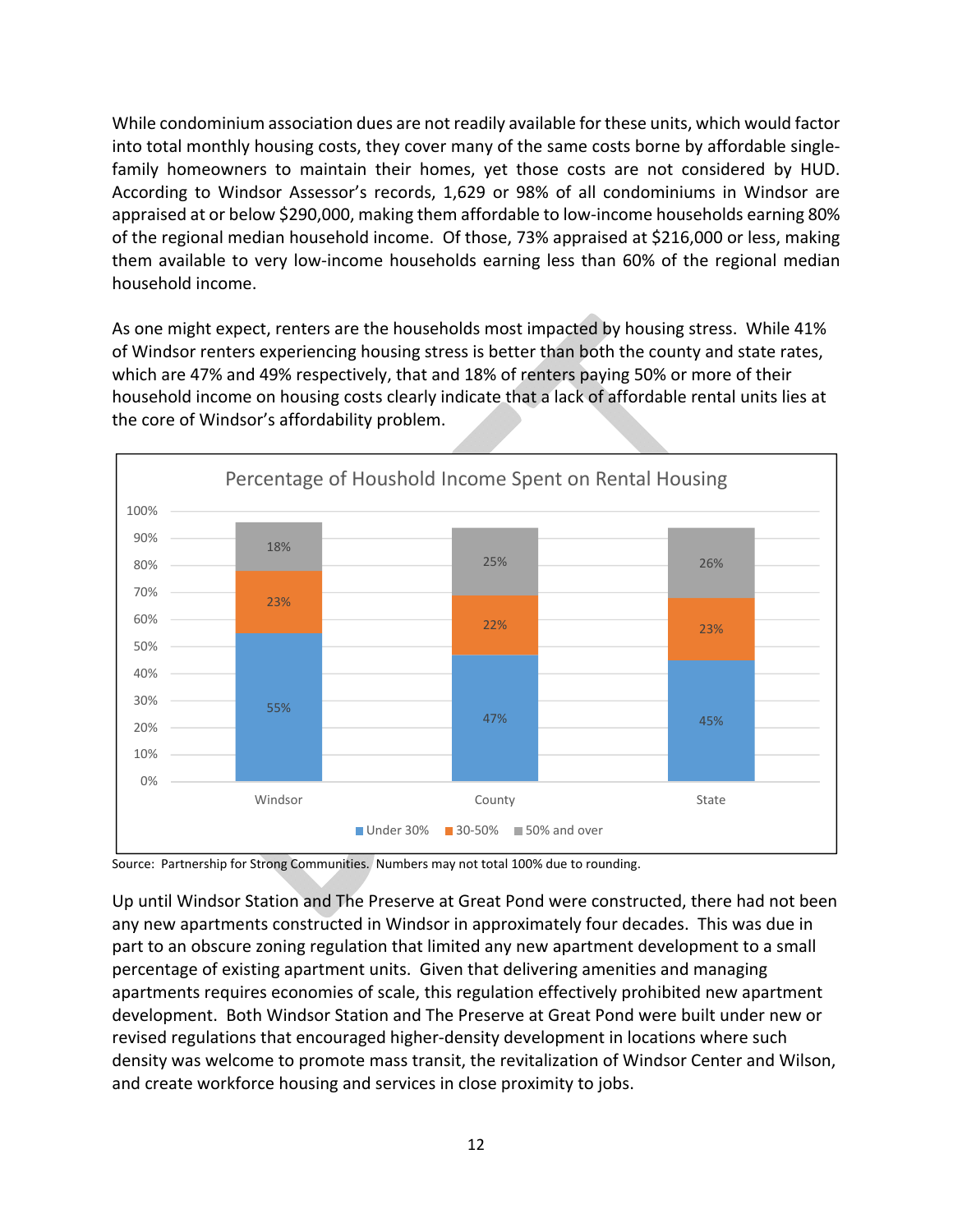#### **Windsor Median Rents Reported**

| <b>Studio</b> | $$1,259*$                         |
|---------------|-----------------------------------|
| <b>1 BR</b>   | \$1,807                           |
| <b>2 BR</b>   | \$2,175                           |
| <b>3 BR</b>   | \$2,598                           |
|               | Source: Zumper.com 3/19 and 5/19* |

Fair market rents for the region, established by HUD, are lower than Windsor's median rents but that is not to say that Windsor is unaffordable. Fair market rents represent the estimated amount (base rent + essential utilities) that a property in a given area typically rents for and is used to administer various affordable housing programs ranging from Section 8 Certificates to public housing rental rates.

Looking at Windsor's older apartment complexes (Deerfield at Windsor, River's Bend, and Williamsburg Apartments), their one‐ and two‐bedroom rents are very much in line with HUD's fair market rents, and affordable to low- and very low-income families able to spend \$1,948 and \$1,460 per month respectively on housing costs respectively.

|                              |              | <b>Base Rent</b> |             |             |         |         |
|------------------------------|--------------|------------------|-------------|-------------|---------|---------|
|                              | <b>Units</b> | <b>Studio</b>    | <b>1 BR</b> | <b>2 BR</b> | 3 BR    | 4 BR    |
| <b>HUD Fair Market Rents</b> |              | \$889            | \$1,091     | \$1,347     | \$1,675 | \$1,958 |
| Deerfield at Windsor         | 176          |                  | \$1,075     | \$1,275     |         |         |
| <b>River's Bend</b>          | 432          |                  | \$1,679     | \$1,891     |         |         |
| The Preserve at Great Pond   | 130          | \$1,410          | \$1,750     | \$2,175     | \$2,895 |         |
| Williamsburg                 | 140          |                  | \$1,070     | \$1,250     |         |         |
| <b>Windsor Station</b>       | 130          | \$1,589          | \$1,809     | \$2,405     |         |         |

## **Windsor Apartment Rental Rates and HUD Fair Market Rents (2021)**

Source: huduser.gov, apartmenthomeliving.com, apartments.com

The Windsor Housing Authority maintains 136 elderly, disabled, and active-adult apartments in three complexes: Fitch Court (24 active‐adult units), Millbrook Village (60 units), and Shad Run Terrace (52 units). The Windsor Housing Authority manages these units as affordable housing and administers the Section 8 Certificate program for the town as well.

More apartments are slated to be built in Windsor, with a program for as many as 550 apartments in Great Pond and 192 units approved in the Village at Poquonock, for a total of 742 additional apartment units, which in all likelihood will be priced higher in the market, reflecting rental rates found at Windsor Station and The Preserve at Great Pond. Thanks in part to a recent amendment by the TPZC, allowing flexibility in calculating density and building heights to bring construction costs down; there is also significant interest in several more affordably priced apartment projects in Windsor Center, though there are no approvals in place at this time.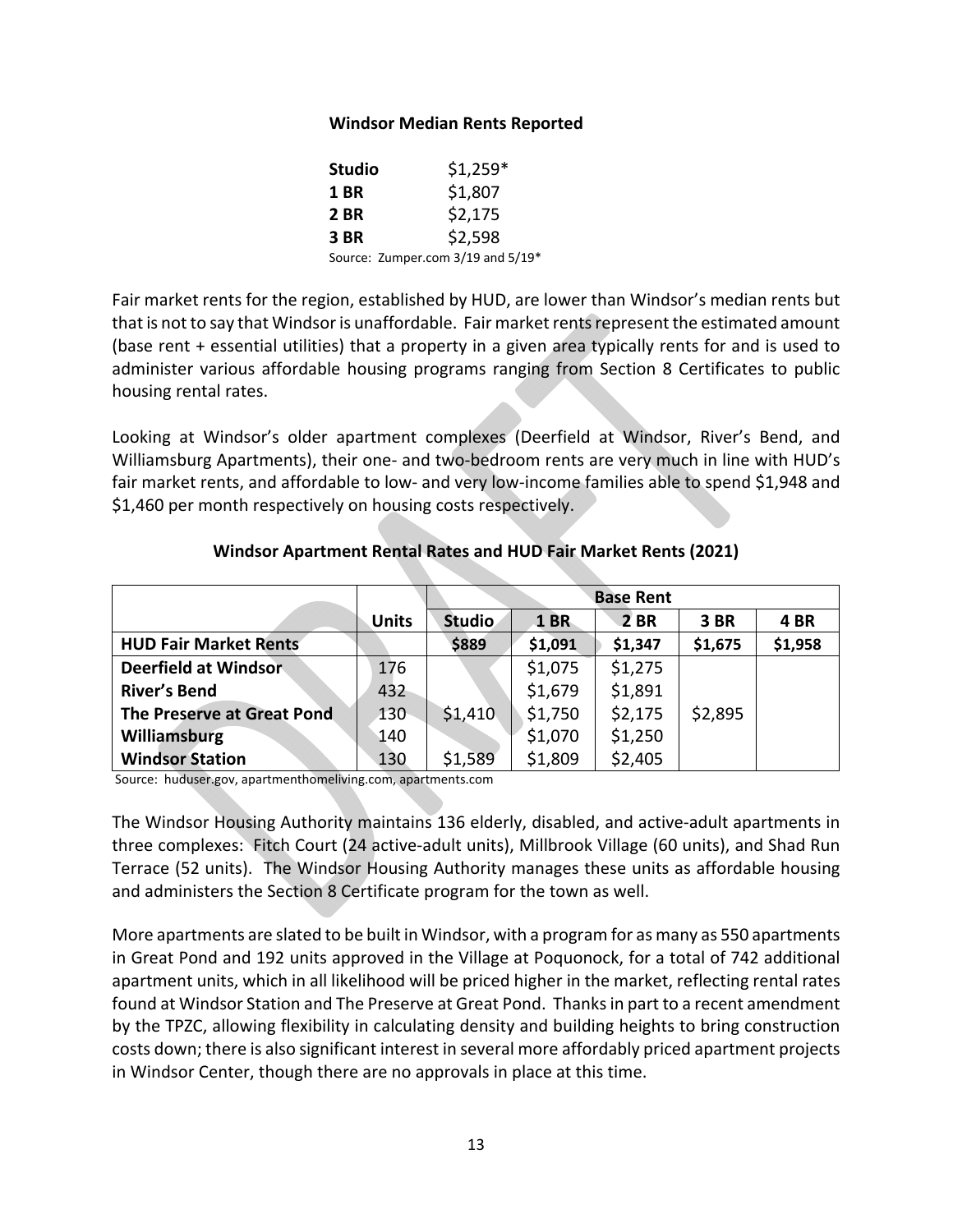### **Factors Affecting the Cost of Affordable Housing**

Why is housing so expensive and why is affordable housing so difficult to produce in CT? Four major costs go into producing housing: the cost of land, materials, labor, and financing; and all of them cost more in CT than most states, except perhaps financing. Land prices in CT have skyrocketed over time, even as CT was slower than most states to recover from several housing market collapses. Not only has raw land gone up in price, but so has the cost of infrastructure such as roads, sidewalks, street lights, water, sewer, and storm drainage systems that provide access and services to individual homes.

Planning and zoning are not blameless here either. While early development in Windsor began in earnest as small-lot streetcar suburbs on lots smaller than one-fifth of an acre, followed by post‐war suburban development on approximately quarter‐acre lots, most single‐family development since the 1970s has been in the A and AA Zones, requiring approximately half‐acre lots. A‐ and AA‐zoned lots require 100 and 125 feet of road frontage respectively, compared to R-11 and R-13 lots with 75 and 85 feet of frontage respectively. An AA-zoned development requires 66% more roads, sidewalks, streetlights; electrical cable, internet cable, water lines, stormwater lines, and sewer lines than an R‐11 development, all of which ends up being built into the cost of every building lot.

Material costs are marginally higher in CT, reflecting the higher cost of living, and during the pandemic have in some cases more than doubled nationwide, which is beginning to correct itself as production and transportation of materials returns to normal.

Labor costs are higher in CT, again, a reflection of the average cost of living in CT. When you add together labor and materials, the cost per square foot of new construction is \$100 to \$200 per square foot averaged across an entire house, and can go as high as \$250 per square foot for an addition, where the high square‐foot costs of new kitchens and bathrooms are spread across less floor area, which is pertinent to our new accessory apartment regulation.

Financing, while not as variable from state to state, does vary according to the riskiness of a project and the return on investment. Frankly, affordable housing carries more risk and can be less profitable. Even market-rate housing developers often have to turn to a mix of banks and private equity firms, making countless compromises to make their projects attractive to investors. Adding affordable units into the mix lowers profit margins and has the potential to stigmatize the development, lowering even the market‐rate rents. Here in Windsor Center, even market-rate apartment and condo developments with densities as high as 20 dwelling units per acre have relied on bargain land deals, tax abatements, and other incentives to make them happen in the interest of creating transit-oriented development that revitalizes the center commercially, residentially, and socially. Developers able to finance their own developments can save on borrowing costs to outside investors, keeping at least this one cost factor down.

One of the biggest barriers to entry into affordable single‐family ownership is making a 20% down payment. To avoid costly primary mortgage insurance, which can run as high as \$240 a month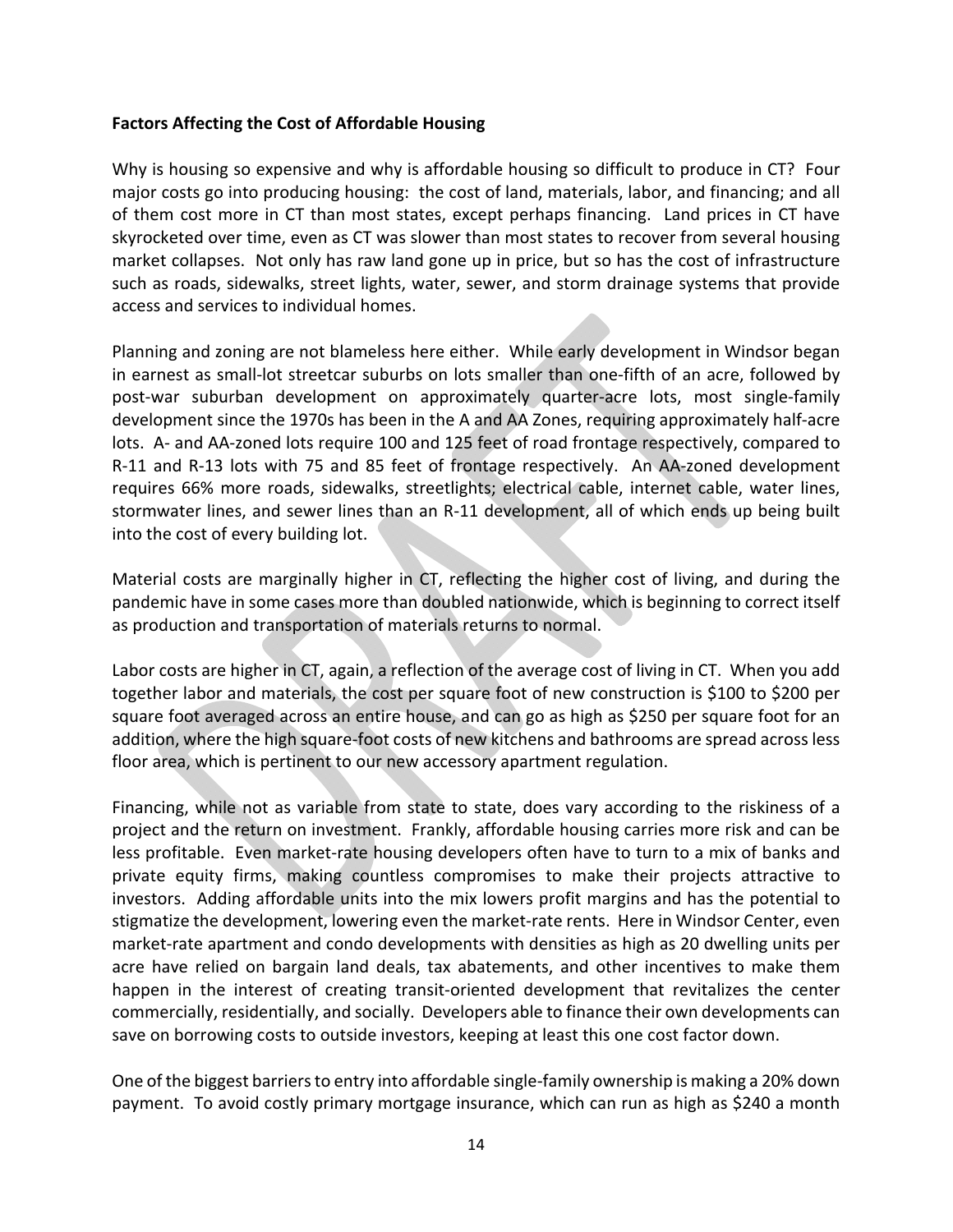for that hypothetical \$290,000 home that a moderate-income household income can afford, that household would have to put down \$58,000. With rents as high as \$2,504 a month for renting a two-bedroom apartment and the household already under housing stress, how are they supposed to save that amount? The answer is they do not. They put down as little as 3% and buy mortgage insurance that protects the lender. Not only that, but they have to pay interest rates as much as  $1\frac{1}{2}$  points higher than a household with just an average credit score, compounding the cost of the house to well above what that average household would pay. The VA, CHFA, and USDA have loan programs to help some of these qualifying first‐time homeowners.

So, we hope that you have an appreciation for what the issues are and whom it affects. It is your friends, coworkers, the woman at the coffee shop, the physical therapist visiting your mother twice a week, retirees with fixed incomes, even your children, getting ready to graduate college, looking for a job and a place where they can afford to live close to you. Right now, jobs abound in CT, but they don't always pay a living wage that allows us to live and work comfortably in Windsor.

## **Existing Affordable Housing Strategies**

Despite the inherent affordability within Windsor's diverse housing stock, Windsor has taken many steps to‐date to create and ensure the ongoing affordability of housing in Windsor. The town's Department of Economic and Community Development has a long history of securing and administering numerous grant and loan programs in cooperation with HUD and the state Department of Economic and Community Development to provide low-interest emergency loans to qualifying low‐income households to make emergency repairs, allowing them to stay in their homes; and making improvements to streets and other town facilities in low-income census tracts in Windsor to keep these neighborhoods livable and safe.



Fitch Court Apartments **and Exercise 2 and Table 10 and Table 2 and Table 2 and Table 2 and Table 2 and Table 3 and Table 3 and Table 3 and Table 3 and Table 3 and Table 3 and Table 3 and Table 3 and Table 3 and Table 3 an** 

The Windsor Housing Authority owns and operates a total of 136 apartments in three affordable housing projects for active adult, senior, and handicapped residents: Fitch Court (24 active‐adult units), Millbrook Village (60 senior and handicapped units), and Shad Run Terrace (52 senior and handicapped units). The Windsor Housing Authority also administers HUD's Section 8 Certificate program for the town, which provides rent relief to qualifying households based on fair‐market rental rates

The Windsor Tax Assessor's Office, in cooperation with the state Department of Revenue Services, administers several tax relief programs that help maintain affordability for qualifying elderly households with fixed incomes. The state's Help Elderly Against Rising Taxes (HEART) program provides direct tax credits of 10% to 50% of qualifying homeowner's local property tax,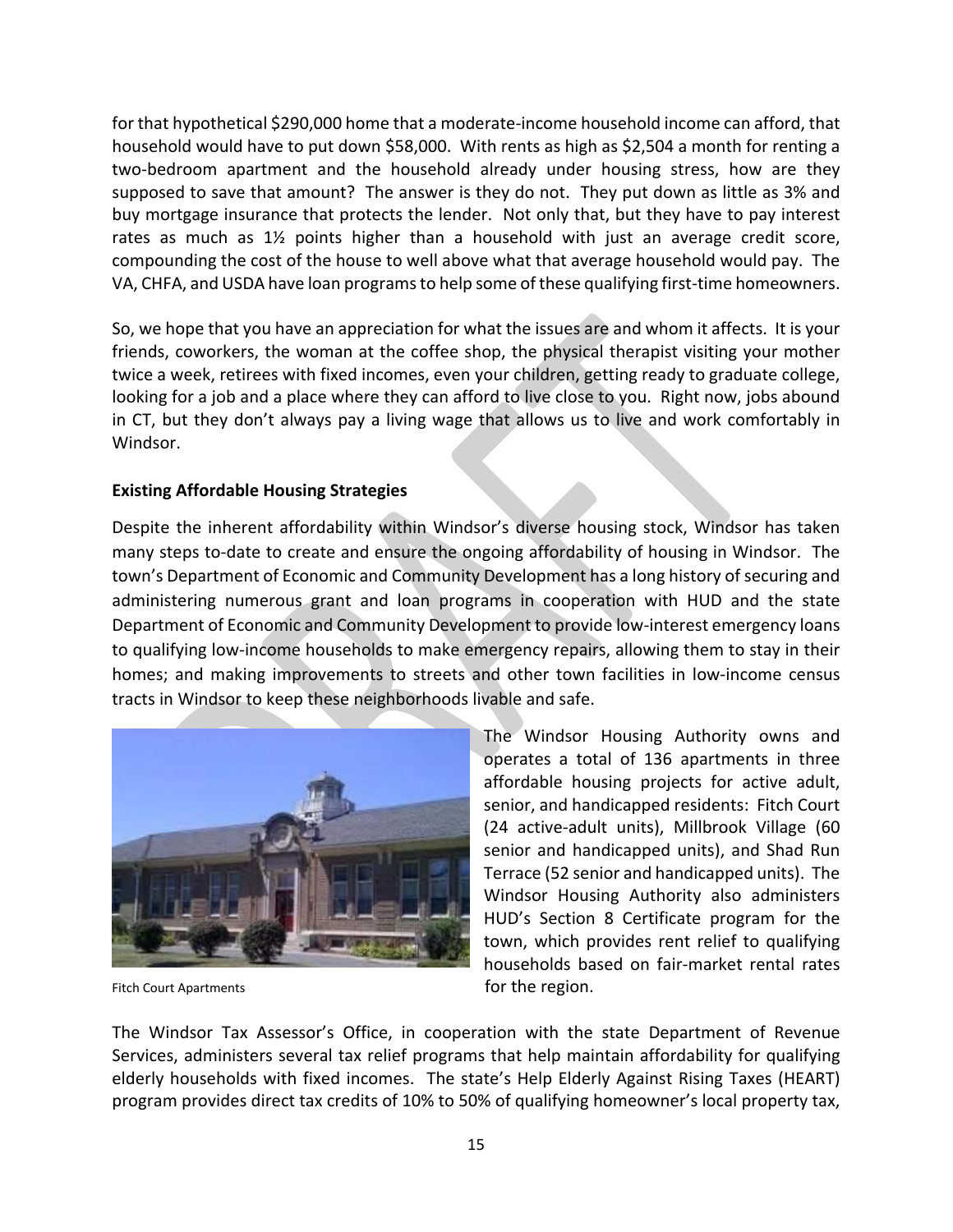depending on income levels. The town supplements that amount by adding an additional 40% of the state benefit for a total tax credit ranging from 14% to 70%. Additionally, Windsor's program offers a flat credit of \$240 for single households and \$360 for married households within a moderate‐income bracket above the state income threshold.

While not limited to low- and moderate-income households, the town also abates 100% of any increase in property taxes associated with repairs, renovations, or additions to houses that are older than 25 years old for seven years, again allowing low‐, moderate‐ and fixed‐income households to make necessary or desired improvements without being priced out of their own homes.

The Town Planning and Zoning Commission (the TPZC or Commission) also has a long history of directly and indirectly creating more affordable housing through its plans, policies, and regulations. Chief among them is the design development process.

Under conventional zoning districts, state law prohibits the Commission from approving a zone change to accommodate a higher density housing development on the condition that the proposed project is constructed as promised, or what is called "contract zoning". The Commission must make a leap of faith that the developer will follow through as promised and that market timing, financing, some other factor won't result in the promised project not moving forward, or worse, a less desirable project is substituted in its place. Windsor's many design development districts remove that leap of faith and save developers time and money by creating a two-step process that gives the Commission assurance that there will not be any project substitution and gives the developer assurance that a minimally designed project can move forward without completing costly engineered plans, only to find out that the Commission does not find the project acceptable. The first step is a concept plan that provides the layout, density, architectural appearance, traffic data, and other information that the Commission needs to determine whether the project and its location are appropriate. Once approved, the applicant is assured that a subsequent engineered plan and architectural drawings showing all of the fine details will be approved as long as it generally conforms to the approved concept plan.



There are currently six different design development districts, each tailored to specific conditions and housing goals. Center Design Development Districts can be approved in Windsor Center and Wilson, allowing up to 30 dwelling units per acre in combination with commercial uses, which creates economies of scale that lower land and construction costs, though they do not guarantee affordability. Dorchester, Benjamin Commons, First Town Square, and Windsor Station apartments are all Center Design Developments, creating homes, First Town Square *Examplement*  **Example 20 and Series Condominiums, townhomes, and apartments**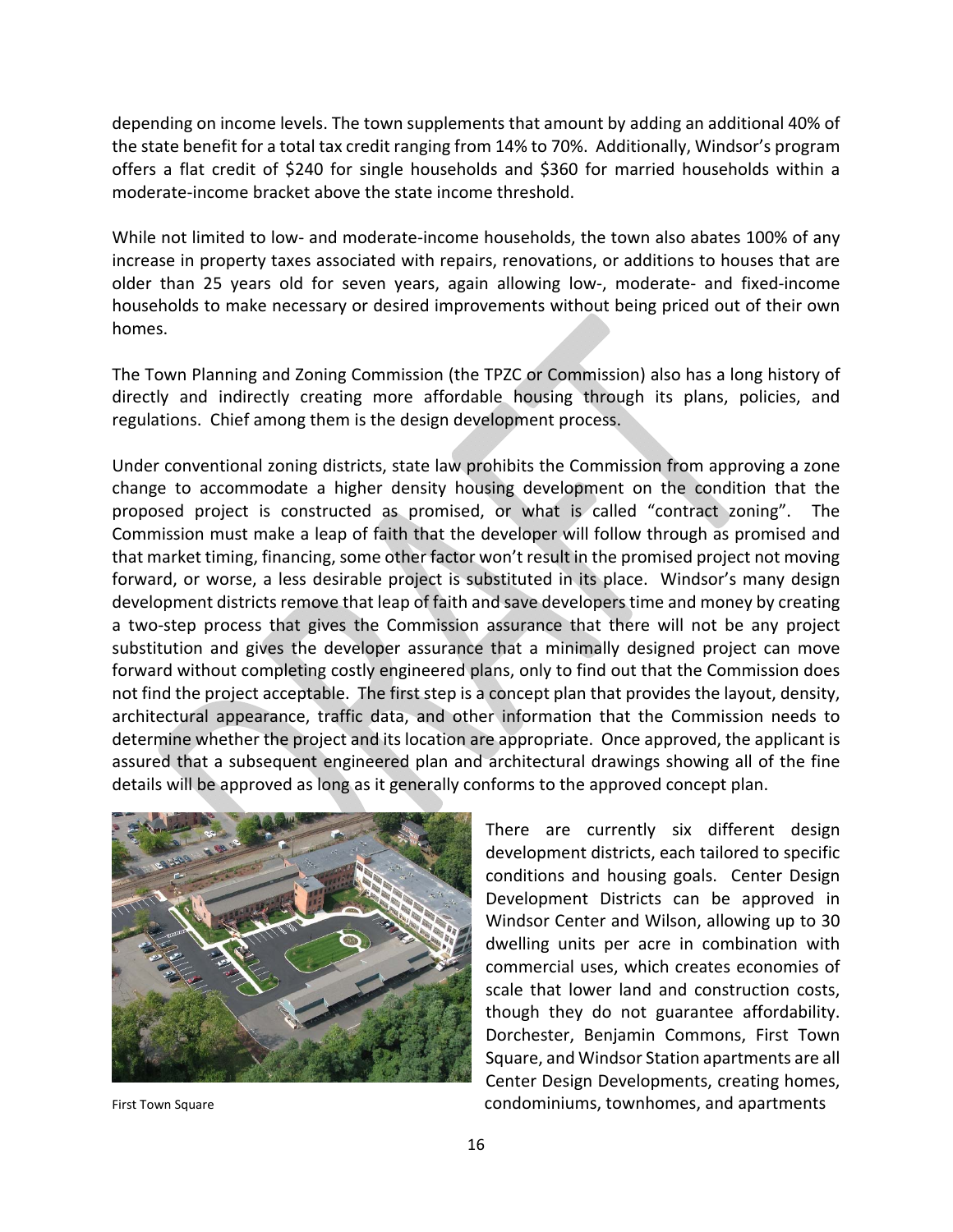within walking distance of transportation, goods, and services in a symbiotic relationship that creates villages that are more vital.

Traditional Neighborhood Design Developments are larger suburban projects that create neo‐ traditional villages with the walkability and mix of uses found in traditional villages but designed for the reality of our modern auto-oriented society. Great Pond is the first and only design development of this type and will allow employees working on and around Day Hill Road to live, work, and play in close proximity, taking advantage of sidewalks and trails as well as mass transit to navigate within the corridor. Like Center Design Developments, New Neighborhood Design Developments do not have an affordability requirement, but the higher density, lower land costs, and mix of alternatives to single-family homeownership could provide some reasonably affordable housing without barriers to entry like mortgage down payments.

Similar sounding but very different in its approach is the New Neighborhood Design Development, which is a true affordable housing zone allowing up to a 385% increase in residential density in return for making up to 20% of the dwelling units affordable according to the state's definition. They are allowed in any single‐family zone, with the maximum benefit received in the large-lot A and AA Zones, and require a mix of 1/3 single-family homes, 1/3 duplexes, and 1/3 townhomes. None have been built to date despite the regulation existing for approximately three decades.

Rounding out the design development districts are Peripheral Neighborhood, Recreational Neighborhood, and Poquonock Village Design Developments, affording density increases between 230% in the Peripheral Neighborhood Design Development District to a 460% increase in the Poquonock Village Design Development District. Walden Woods and The Village at Poquonock were built in these respective districts, utilizing a mixture of single-family homes, clustered village homes, duplexes, townhomes, and soon apartments in the Villages at Poquonock. Again, while not required to be affordable, they do lower land and construction costs as well as offering cheaper alternatives to large‐lot single‐family homes.

Windsor is also a pioneer in the use of development rights to both preserve open space and promote higher-density housing in appropriate locations. Traditional development right programs use a process called transfer of development rights (TDR) that allows property owners in a donor area to sell the right to further develop their land while retaining all other ownership rights (e.g., air, water, mineral, and agricultural rights). A buyer then takes those rights and applies them to a designated landing area, adding that development potential to existing development rights, creating an economy of scale through more compact, higher-density development. More sophisticated TDR programs create a land bank that can purchase, hold, and sell development rights to better facilitate transfers by creating liquidity in the market rather than searching for willing buyers and sellers with matching needs.

Windsor eliminated the need for buying, selling, and banking development rights with a novel approach called transfer of residential density (TRD), which simplifies the process by allowing willing buyers and sellers to effectively transfer the development potential of a property that is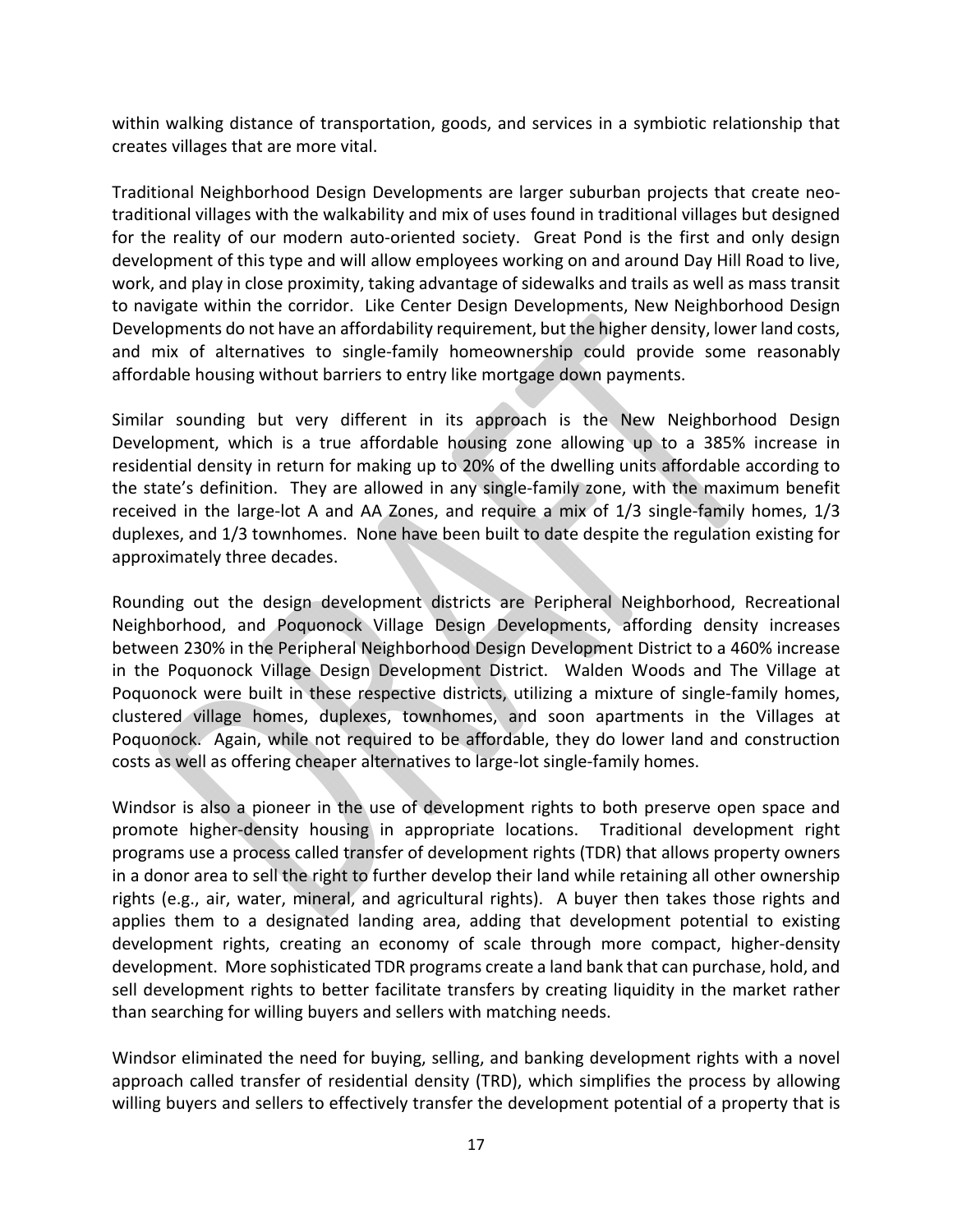suitable as open space to a location that is suitable for higher density residential development. The benefit of this program is that the Commission does not have to pre‐designate a landing area that is allowed to receive additional development rights by right and has the discretion to see the desirability of the donor parcel for open space and a concept plan for what the proposed housing development at the landing site will look like. Another difference is that the entire donor parcel is donated to the town as open space. The downside of this approach is that it lacks the liquidity of a land bank, making matches between buyers and sellers difficult, and it does not allow farmers to retain their land and continue to farm it. To date, it has only been used once, though a similar commercial/industrial program called transfer of non‐residential coverage has proven effective.

On a smaller scale, the Commission allows the conversion of commercial properties to a mix of commercial uses and apartments in Wilson and Windsor Center as well as higher‐density infill development on lots of up to 10 acres where clustered homes, duplexes, or townhomes are appropriate to the neighborhood. Many buildings in both Windsor Center and Wilson have been converted to mixed use‐buildings and both the Allen Place duplexes and six townhomes on Dunfey Lane were built according to the infill development guidelines.

Smaller still, the Commission used to allow the temporary conversion of single‐family homes by special use permit to include an in-law apartment that could be occupied by an elderly or infirm family member as an alternative to a more institutional setting, or conversely allow a younger family member to move in to care for their parents. The word temporary was used, as the apartment had to be removed once the person it was built for no longer resided on the premises. The in-law apartment had to be located within the single-family home, which could include the conversion of an attached garage or a minor addition to the house so that the minimum house size for the principal dwelling could be maintained.

This changed dramatically in 2021 when the state legislature adopted an omnibus zoning bill that not only included the requirement for this plan but also allowed every single‐family home in the state to have an accessory apartment that is no greater than 30% of the net living space of the home or 1,000 square feet, whichever is least, while simultaneously removing Windsor's requirements that the apartments be limited to family members and located entirely within the single-family structure. As a result, the Commission adopted a regulation doing just that, while taking existing detached accessory structures into account when creating new detached accessory apartments, so as not to overburden a property, and requiring that one but not both of the resulting dwelling units be owner‐occupied to prevent speculation on what would essentially be two-family homes by absentee landlords.

Finally, an earlier bill by the state legislature allowed every single-family home to have a temporary "granny flat" located on the property according to all other applicable zoning requirements unless the town opted out of the provision, which the Commission chose not to do. Under this law, Windsor's Building Department is obligated to review and approve a portable temporary trailer hooked into all appropriate utilities if the owner provides proof of medical necessity. Much like the Commission's original temporary in‐law apartments, these granny flats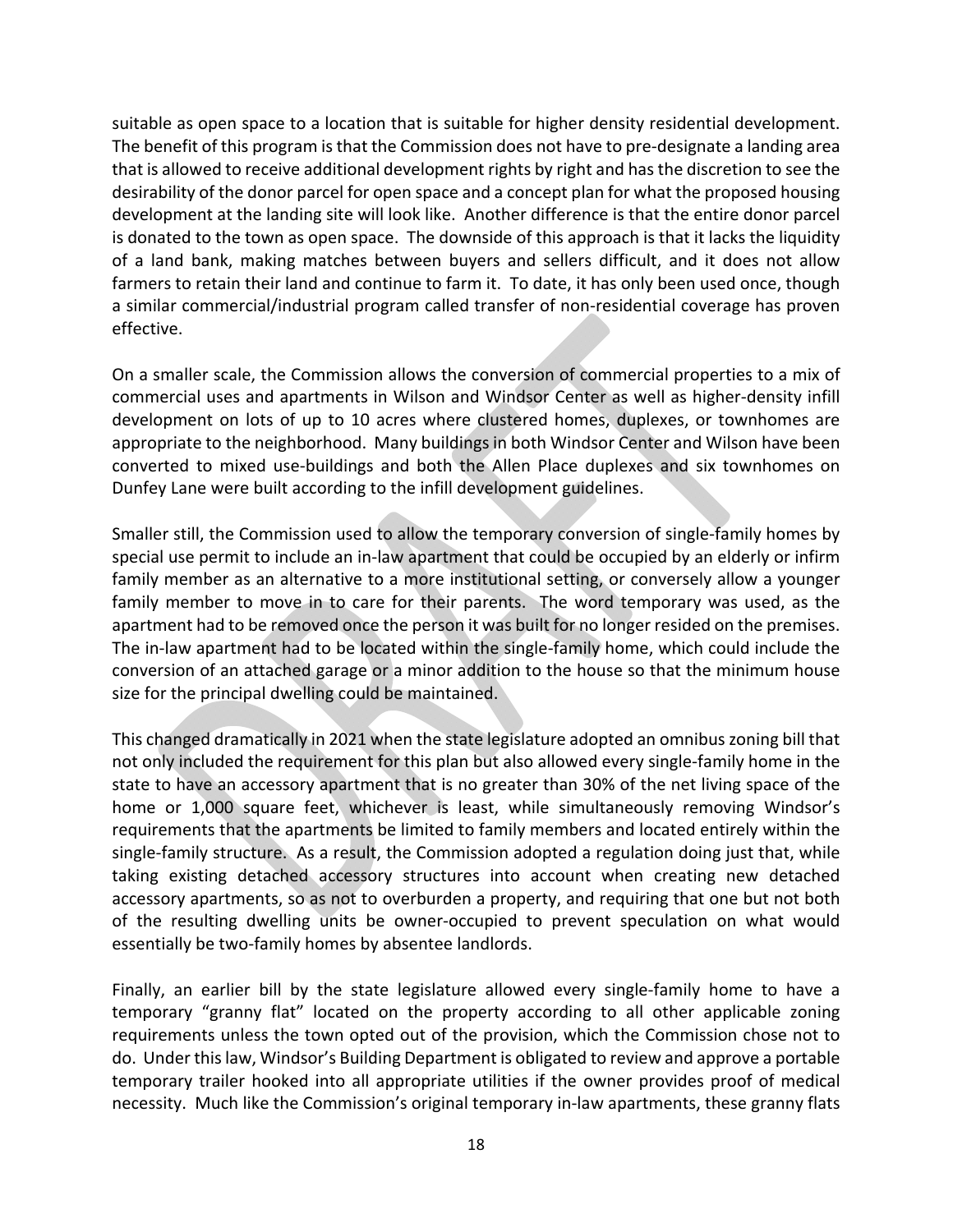can be occupied by an elderly or infirm family member or a resident caregiver giving 24‐hour care to a resident of the main home.

So, as you have read, Windsor is already doing a great deal to directly and indirectly encourage affordable housing, keep housing affordable, and reduce other costs of living such as transportation for Windsor residents. Now we will discuss potential strategies that we can add to our affordability toolbox.

### **New Affordable Housing Strategies**

In order to directly encourage affordable housing and move the needle towards achieving 10% or more affordability for Windsor, more dramatic steps need to be taken to counteract the forces working to raise housing costs out of reach of our most vulnerable residents: namely land, material, and labor costs; and financing: most of which are beyond our control.

As our unused 30‐year old New Neighborhood Design Development and TRD regulations illustrate, minor increases in density and direct transfers of development rights are not enough to entice affordable housing in the free market. Even market‐rate developments of 20 units per acre are not achievable without bargain land sales, tax abatements, brownfield cleanup assistance, tax increment financing, zoning amendments, and other tools to bring land and development costs down. Without these forms of assistance, the best intended affordable housing regulations will go unused, and mandatory but uncompensated affordability requirements on market‐rate developments could drive potential developers out of the market entirely by eating into established profit margins. According to planners and development industry experts, public assistance in making affordable housing projects happen has to be far deeper than many would expect or even be comfortable with in terms of density bonuses, tax abatements, infrastructure cost‐sharing, and other forms of public assistance.

Before delving into entirely new strategies, we need to revisit our existing strategies and find ways to reduce land, material, and labor costs, as well as financial barriers to entry within these established frameworks in order to make them more viable.

One approach that ticks all of those boxes is fostering more multi-family development. As housing transitions from large-lot single-family homes to starter homes, to duplexes, townhomes, and eventually flats, land, material, and labor costs all go down as densities increase, unit sizes shrink, and expensive exterior finishes decrease on a per‐unit basis. While promoting high-density transit-oriented development such as Great Pond and Windsor Station Apartments, the town has resisted wholesale reductions in unit sizes approaching urban high‐rise standards, which are more in keeping with a hotel suite than a suburban apartment.

Coincidentally, hotel room sizes have also been shrinking as consumer tastes change, but the reduced room sizes are often compensated for with richer amenities that draw visitors out of their rooms and into common indoor and outdoor spaces. This approach can and has been applied to apartments here in Windsor. Windsor Station and The Preserve at Great Pond offer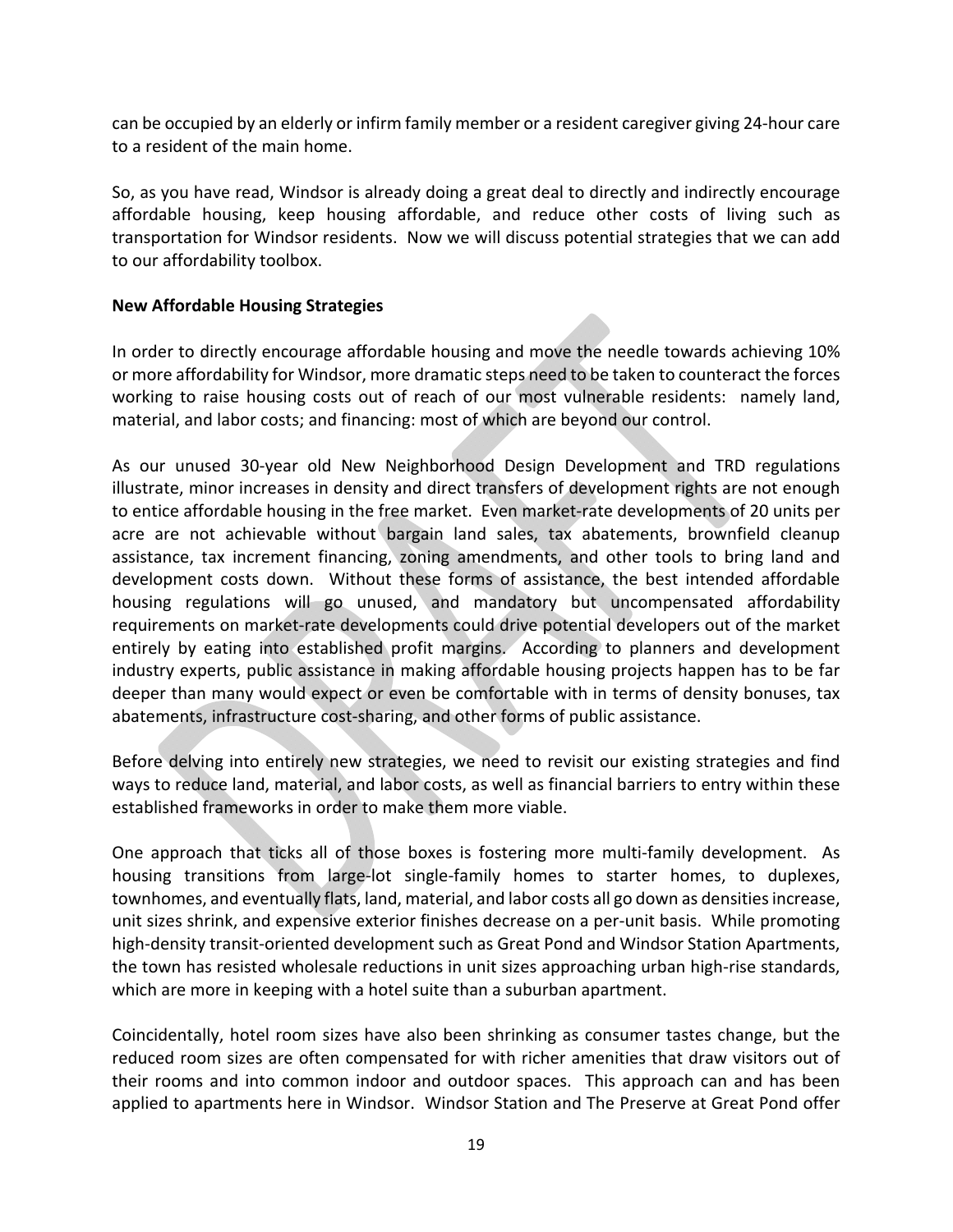

Source: Work Design Magazine

such amenities as communal TV lounges, gyms, pools, tennis courts, a dog park, walking trails, bike storage, business centers, outdoor seating areas with fire pits and grills, etc. In light of these rich amenity packages, reductions in minimum apartment sizes might be accomplished without diminishing dignity or quality of life for low‐ and moderate‐income residents if reductions were tied to such amenities.

While the various design development districts provide significant increases in density in return for Commission discretion on the location, layout, density, and appearance of the development, the allowed densities are not enough to either spur or pay for affordable housing within these developments. Both the densities and/or incentives have to go up, and land, material, and labor costs have to come down further.

One way that has been addressed recently is to shift densities from dwelling units per acre to bedrooms per acre and permitting half‐stories and penthouses above typical building heights in Wilson and Windsor Center, allowing more studio and one-bedroom apartments for young singles, couples, and empty nesters without significantly increasing the bulk of buildings or required parking. The next logical step is to add affordability requirements in return for that added flexibility and examine other opportunities to make similar shifts towards bedroom‐based densities.

Those of us old enough to be paying attention in the 1980s can remember windfall profit taxes being applied to oil companies that were reaping huge profits above the market index after price controls were removed. Windsor's Transfer of Residential Density (TRD) program was designed to prevent such windfall profits by prohibiting developers from buying cheap, low‐density, rural, or agricultural land and reaping urban densities on the receiving parcel. This was accomplished by excluding undevelopable land with wetlands, floodplains, and steep slopes from the transfer process and only allowing the extremely low‐ to low‐densities of 0.3 to 1.6 units per acre to be transferred from the Agricultural through A‐Residential Zones respectively. This was recently adjusted to allow slightly higher densities to be transferred from the AG zone if it preserved active farmland, prime agricultural soils, and/or areas of floodplain, steep slopes, and wetlands that were still desirable as public open space. This program is used as more of an agriculture and open space preservation program, but perhaps it can be improved to offer even higher densities for creating affordable housing on the receiving parcel, allowing affordable housing developers to turn relatively cheap rural land into the equivalent of expensive land in more desirable housing locations better served by mass transit and other infrastructure.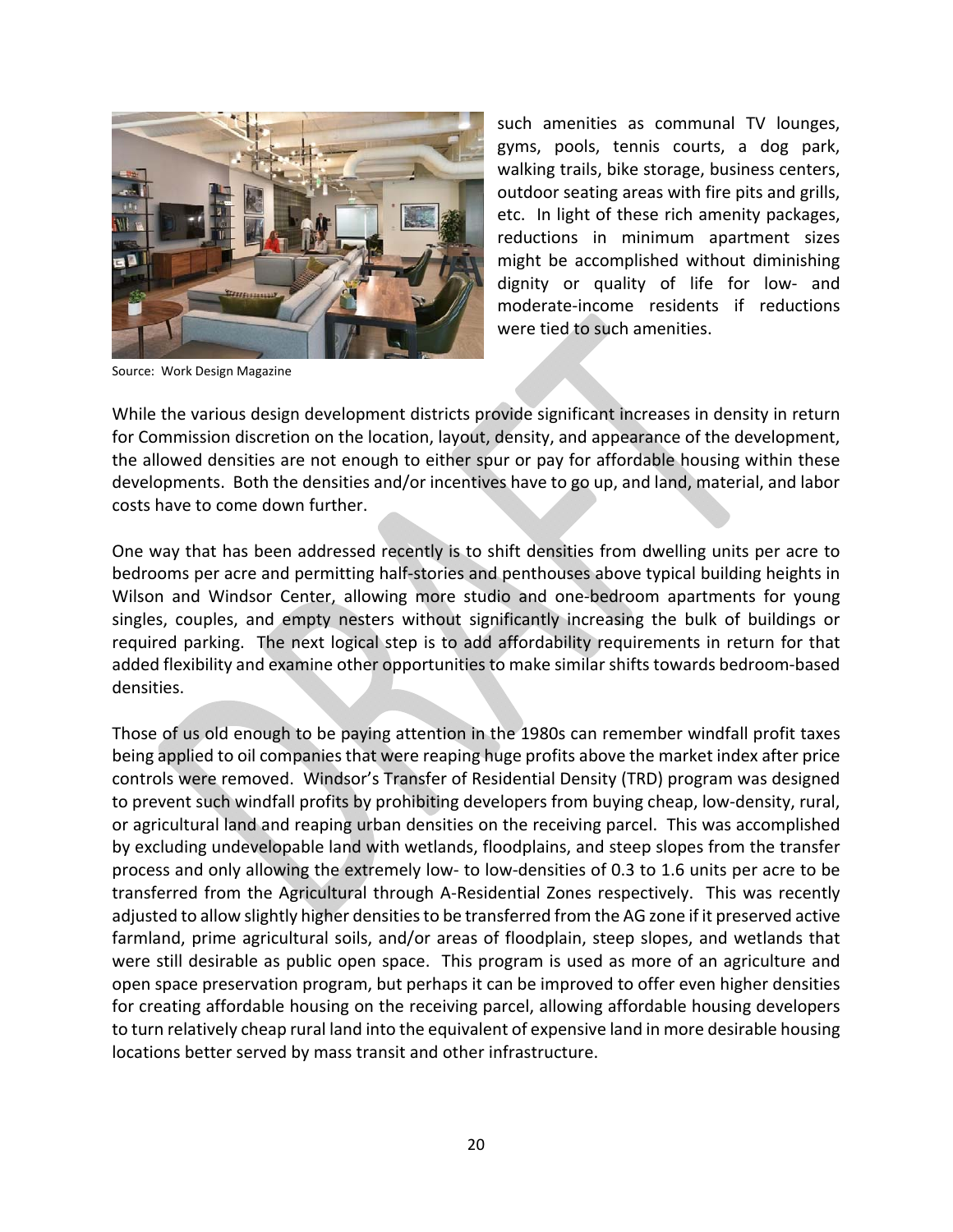While the aforementioned new state law allows all single-family homes to have an accessory apartment by right, the many two- and three-family houses and multi-family buildings in and around Wilson and Windsor Center dating back to the era of the trolley cannot. When Windsor adopted exclusively single‐family residential zoning in the 1950s, many existing two‐ and three‐ family homes and apartment buildings become legal non-conforming, meaning that they are allowed to continue to exist and can even be replaced in‐kind if damaged or destroyed by fire or another catastrophe, with the possible exception of flooding. Over time, many of these units were consolidated into larger units or back to single-family status entirely, abandoning their legal non-conforming status in whole or in part. In a process similar to the newly adopted accessory apartment regulations, the Commission could allow the conversion of these structures back to their historic densities, perhaps by special use permit to allow adequate conditions to protect surrounding development, and where there is sufficient land and parking, even allowing a detached accessory apartment meeting all other applicable zoning requirements.

Another new strategy involves the creation of an affordable housing land trust or community development corporation capable of conducting numerous activities to promote, create, and ensure long-term affordable housing. Such an organization would be a  $501(c)(3)$  non-profit organization capable of receiving tax‐deductible charitable donations through the IRS and Connecticut's Neighborhood Assistance Act, donations from other foundations and charitable organizations, and municipal support in the form of budgeted annual financial contributions when tax receipts allow. As a separate organization from the town, it would be free of local and state requirements requiring Town Council and special town meeting approval to conduct its activities.

The scope of activities of such an organization is only limited by imagination. It could purchase raw land in appropriate locations to enter into long-term leases for affordable housing projects, effectively lowering the cost of land for affordable housing developers, or it could even build affordable housing on its own terms. By purchasing blighted, foreclosed, and/or tax‐delinquent properties, it could proverbially kill two birds with one stone by simultaneously renovating distressed properties, eliminating potential blight, while also creating long‐term affordable housing units for rent or sale with deed restrictions, or by retaining ownership of the underlying land, again taking the price of the land out of the cost equation. It could assist low-income households with down payments on single-family homes by purchasing and leasing back the underlying land or entering into equity sharing agreements to keep the home affordable upon resale or to recapture its investment with interest for reinvestment in other initiatives. It could even build more senior and handicapped housing similar to the Windsor Housing Authority's Millbrook Village and Shad Run Terrace. This strategy is clearly beyond the scope of the Commission, requiring a concerted effort by the Town Council and housing advocates in the community‐at‐large.

The Commission's role in creating affordable housing is not done, as they have the power to mandate affordable units in all housing developments, from new single‐family subdivisions to multi-family apartment complexes. This can be done outright, by requiring a minimum ratio of affordable units; by incentivizing affordable units with density bonuses and/or by reducing lot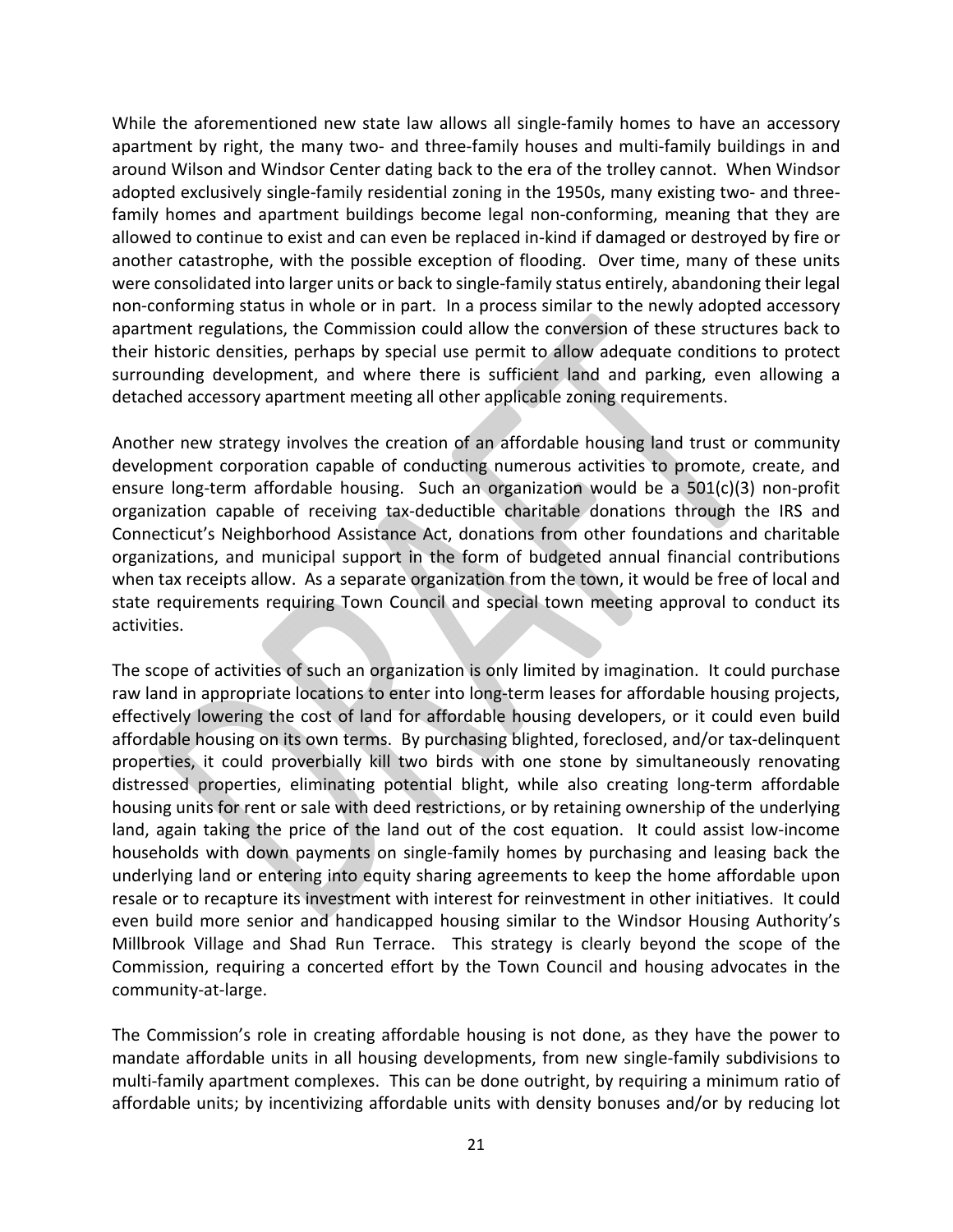sizes, which significantly reduces land and infrastructure costs per unit; or both. In the former case, the requirement would have to be low enough not to stifle development altogether and in the latter case, the incentives would have to be significant enough to encourage developers to take advantage of it and make more significant progress in providing affordable housing.

Some communities, such as Stamford even allow a fee‐in‐lieu of mandatory affordable housing, which relieves a developer of providing affordable housing within their development, in an amount equivalent to build that housing elsewhere in town: a provision that would have to be used judiciously, perhaps by special use permit, so that affordable housing is equitably distributed throughout town. A community development corporation or affordable housing land trust could be the recipient of those funds, where perhaps economy of scale would make money from multiple sources go further.

## **Affordable Housing Goals**

Now that we understand the need, the cause, the statutory framework, and tools to address affordable housing, we need to establish achievable goals. One simple goal is the state mandate that every municipality should have at least 10% affordable housing in order to be exempt from Connecticut General Statues Section 8‐30g (see page 3). Windsor is currently 7.55% affordable according to the state's definition, giving us a tangible goal of 288 additional affordable dwelling units to achieve 10%. As previously noted, this can be a moving target, as every subsequent market-rate unit moves the goal post ever so slightly farther away, adding to the 288-unit goal.

| 2010<br><b>Housing</b><br>Units | 2021<br>Government<br><b>Assisted</b> | 2021<br>Tenant<br>Rental<br><b>Assistance</b> | 2021<br>Single-family<br><b>CHFA/USDA</b><br><b>Mortgages</b> | <b>2021 Deed</b><br><b>Restricted</b><br><b>Units</b> | 2021<br><b>Total</b><br><b>Assisted</b><br><b>Units</b> | 2021<br>Percent<br><b>Affordable</b> |
|---------------------------------|---------------------------------------|-----------------------------------------------|---------------------------------------------------------------|-------------------------------------------------------|---------------------------------------------------------|--------------------------------------|
| 11,767                          | 154                                   | 288                                           | 420                                                           | 26                                                    | 888                                                     | 7.55%                                |

The simplest solution to achieving this goal would be CHFA, USDA, or similarly financed apartment or condominium complexes giving Windsor credit for all of the dwelling units, but in reality, only 20% of the units would actually be guaranteed affordable over time. To truly achieve the goal of 288+ affordable units will take a more concerted effort utilizing all of the available tools to counter the momentum of market force housing.

Setting aside this artificial state goal, let us look at Windsor's actual need: 37% of homeowners with mortgages, 17% of homeowners without mortgages, and 41% of renters, all living in moderate to severe housing stress by spending 30% to 50% or more of their household income on housing every month. According to the Census Bureau, 38% of all owner‐occupied households are mortgage‐free. Without raw data, we cannot determine the total number of homeowners living under housing stress, but statistically, it is approximately 30% of all homeowners, which include both single‐family home and condominium owners. That is approximately 2,700 owner‐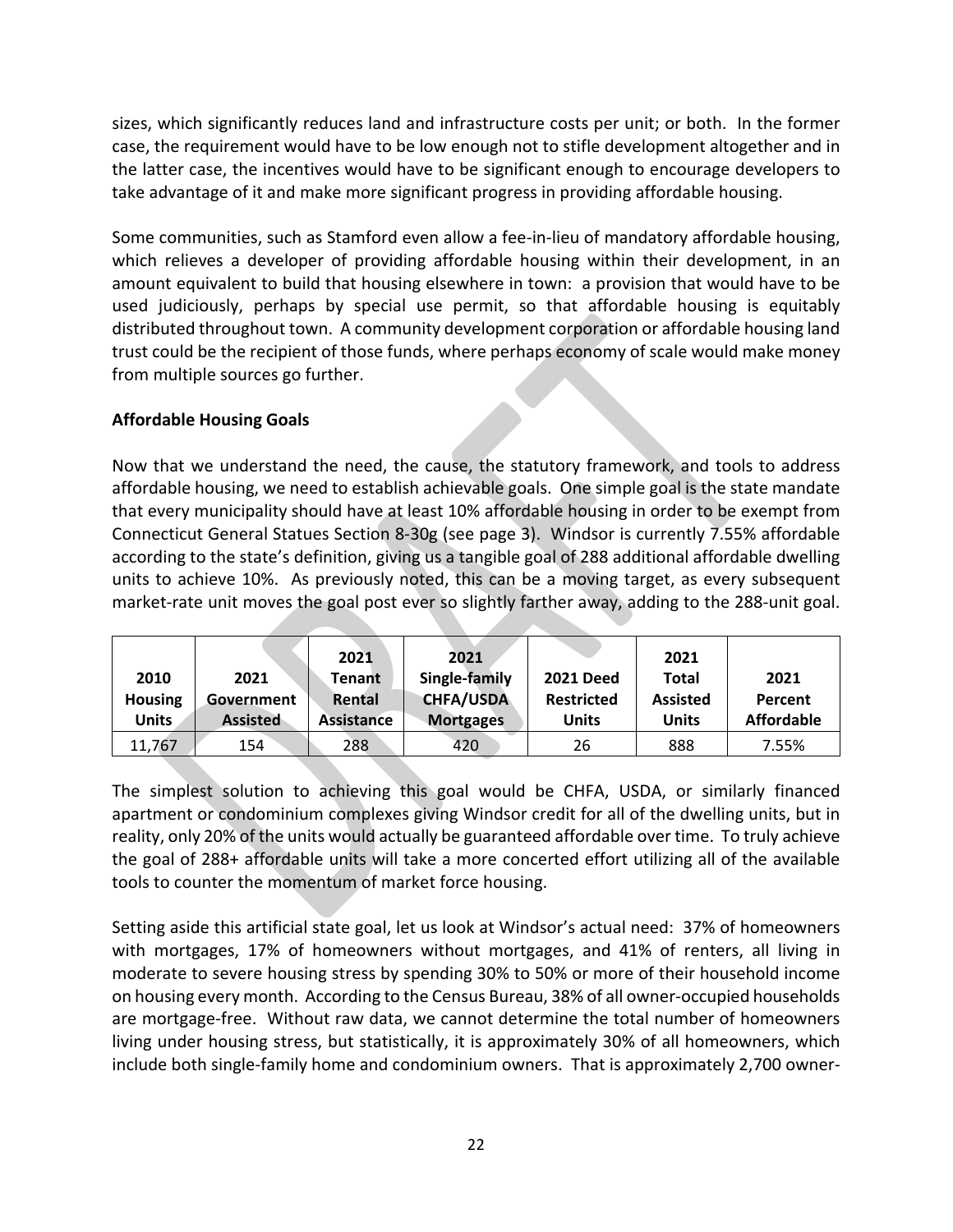occupied households, a daunting number despite Windsor's 446 assisted homes and inherently affordable housing overall, and significantly more than the 288 unit state goal.

Looking closer at homeowners under severe housing stress, 14% of homeowners with mortgages and 6% of homeowners without mortgages are spending 50% or more of their household income on housing costs, which is nearly 11% of all homeowners or approximately 980 owner‐occupied households. Who are these households and how did they get in this predicament? If you remember the Poverty by Age Group chart on page 7, persons living in poverty were concentrated in the 55 and older categories. While persons living in such extreme poverty are not likely to include many homeowners, they do draw attention to the fact that retirees tend to have fixed incomes and some of those retirements may not have been by choice due to medical conditions, age discrimination, or the economy.

When households are living in housing that is too big for their needs, they are considered over housed, which can lead to mortgage payments, utility costs, property taxes, and maintenance that are beyond their means. This can happen to any adult, due to changing circumstances, but it is most prevalent among empty nesters, often on fixed incomes, living in single‐family homes. Many want to stay a part of the social fabric of Windsor but cannot find affordable alternatives in town, which leads once again to affordable apartment and condominium development as the primary solution.

Coming back to renters, they are the households most impacted by housing stress, with a full 41% of renters experiencing moderate to severe housing stress and 18% experiencing severe housing stress, amounting to approximately 760 and 335 households respectively. While the latter numerically presents the first relatively achievable goal beyond the state's artificial goal of 10%, these severely distressed households likely need more help than a cheaper rent and may already be receiving substantial town, state, and federal aid that is not reflected as household income.

As eluded to throughout this document, the solution to Windsor's affordable housing issue lies primarily with multi‐family attached‐housing, with its higher densities, lower land costs, lower labor, and material costs, and lower maintenance costs compared to single-family housing, though that should not be ruled out as a major component of our overall affordable housing strategy. That multi‐family attached‐housing strategy will need a senior/handicapped housing component to address the high percentage of older residents living in severe housing stress, perhaps financed and constructed by a new housing land trust or community development corporation, with town assistance. Market rate developments with 20% affordable units taking advantage of CHFA and USDA loans and tax credits can make considerable progress towards the state's 10% affordability goal, while local zoning mandates combined with local zoning and financial incentives to offset costs can round out the large-scale multi-family strategy.

Then there are the small‐scale multi‐family homes, beginning with the new accessory apartment regulation allowing every single-family home to have an accessory apartment, which can accommodate young singles that could not otherwise afford to live and work in CT to seniors that